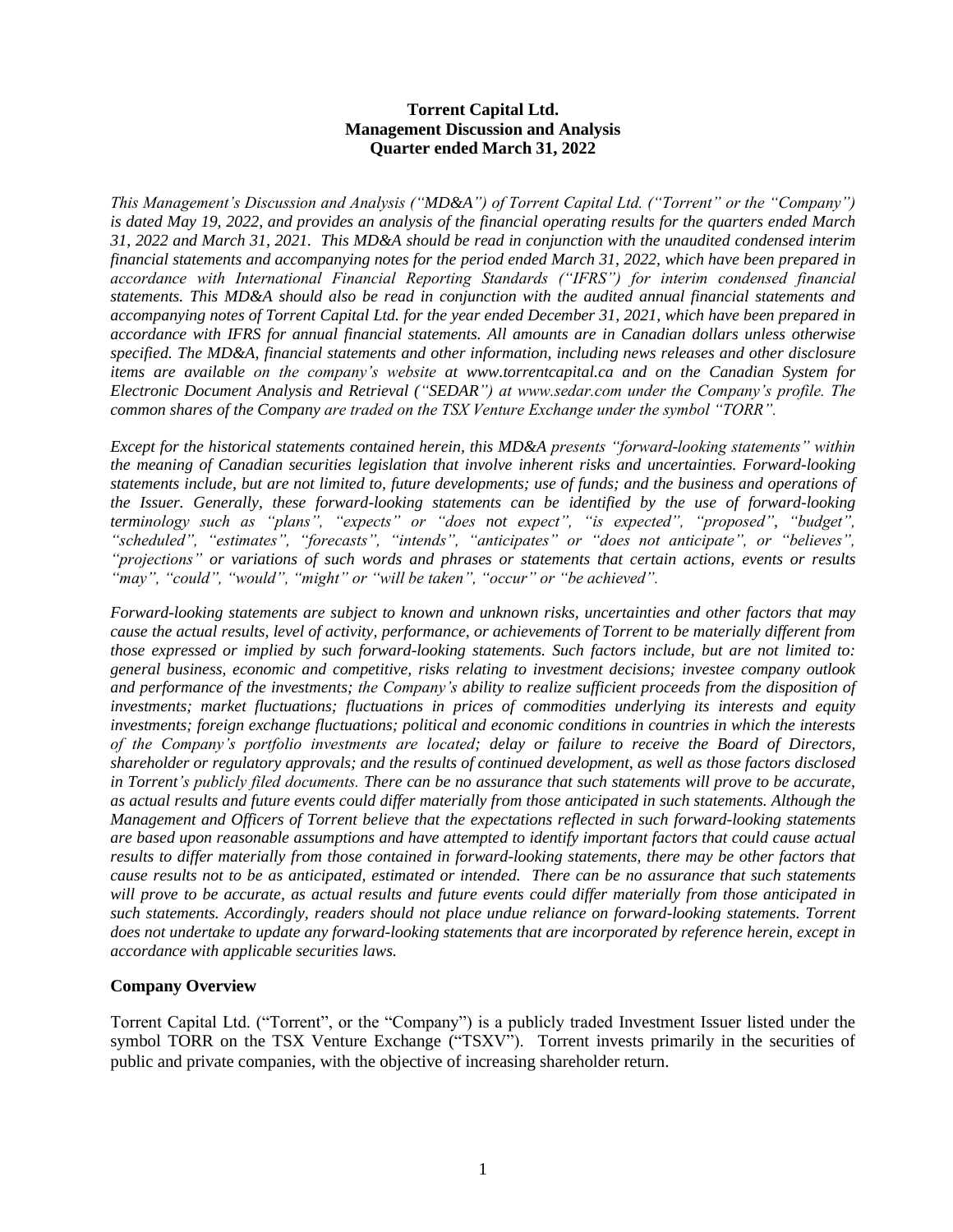Torrent invests in companies that are deemed to be trading at a discount to their intrinsic value or in earlystage businesses offering a potential high return on investment. On behalf of its shareholders, Torrent allocates its capital towards a multitude of sectors and businesses at various stages of development. The Company typically maintains a concentrated portfolio of public securities and may invest in private placements, event driven opportunities, special situations, and private companies with a clear liquidity window. Torrent also provides advisory services to select companies in conjunction with its investment mandate. Advisory services are focused on those businesses that may benefit from Torrent's extensive corporate finance and capital markets experience.

#### **Investment Objective and Strategy**

Torrent's Investment Objective and Strategy ("Investment Policy") is to grow the Company's capital by generating gains from capital appreciation, interest earned, dividend income and fees. The Company will make investments, on an either public or private basis, at a stage where there exists potential to maximize returns and manage risks by relying on the business expertise of the Company's management team (the "Management") and Board of Directors (the "Board").

The nature and timing of the Company's investments will depend, in part, on available capital and on the investment opportunities identified and available to the Company. Subject to the availability of capital, the Company intends to maintain a diversified portfolio of investments. The composition of its Investment Portfolio will vary over time depending on its assessment of several factors including the performance of financial markets and credit risk.

The following are the guidelines for Torrent's investment strategy:

- o The Company will invest in the securities of both public and private companies and may take part in private or public offerings for predetermined royalties, equity positions, debt, convertible or preferred securities.
- o Investment arrangements may include a combination of securities including, but not limited to, equity, debt, warrants, preferred shares, bridge financing, collateral, royalty arrangements or other securities as deemed appropriate by Management and in compliance with the Company's Investment Policy. In certain cases, the Company expects to enter into oversight arrangements as a condition of the investment. Oversight may range from Board of Directors appointments, advisory positions, or management consulting positions with the target companies.
- o The Company may reserve the right to acquire all or part of businesses or assets of a target company that Management believes will enhance the value for shareholders.
- o The Company will be industry agnostic in terms of investment sectors. The Company's investments will not be required to follow a percentage of industry diversification. The Company's Management and Board will make use of expertise within the Company and invest in industry sectors that Management believes can provide superior returns for shareholders.
- o The Company may make investments in extra-ordinary activities, or activities not in the normal course of business, which may include but not be limited to mergers, acquisitions, corporate restructurings, spin-offs, take-overs, bankruptcies or liquidations, leveraged buyouts or start-ups. The Company may elect to invest in such event-driven opportunities, provide financing or purchase securities in exchange for fees, interest, or equity positions.
- o Torrent's investment time horizon may vary from investment to investment and contain a mix of short, medium and longer-term investments. The Company reserves the right to increase or decrease its position in any investment at any time. As a matter of practice, the Company does not report on its investment activity or position changes between quarterly results.
- o It is the Company's policy to reduce its position in an investment over time to ensure that no single investment represents a disproportionate share of Torrent's Investment Portfolio.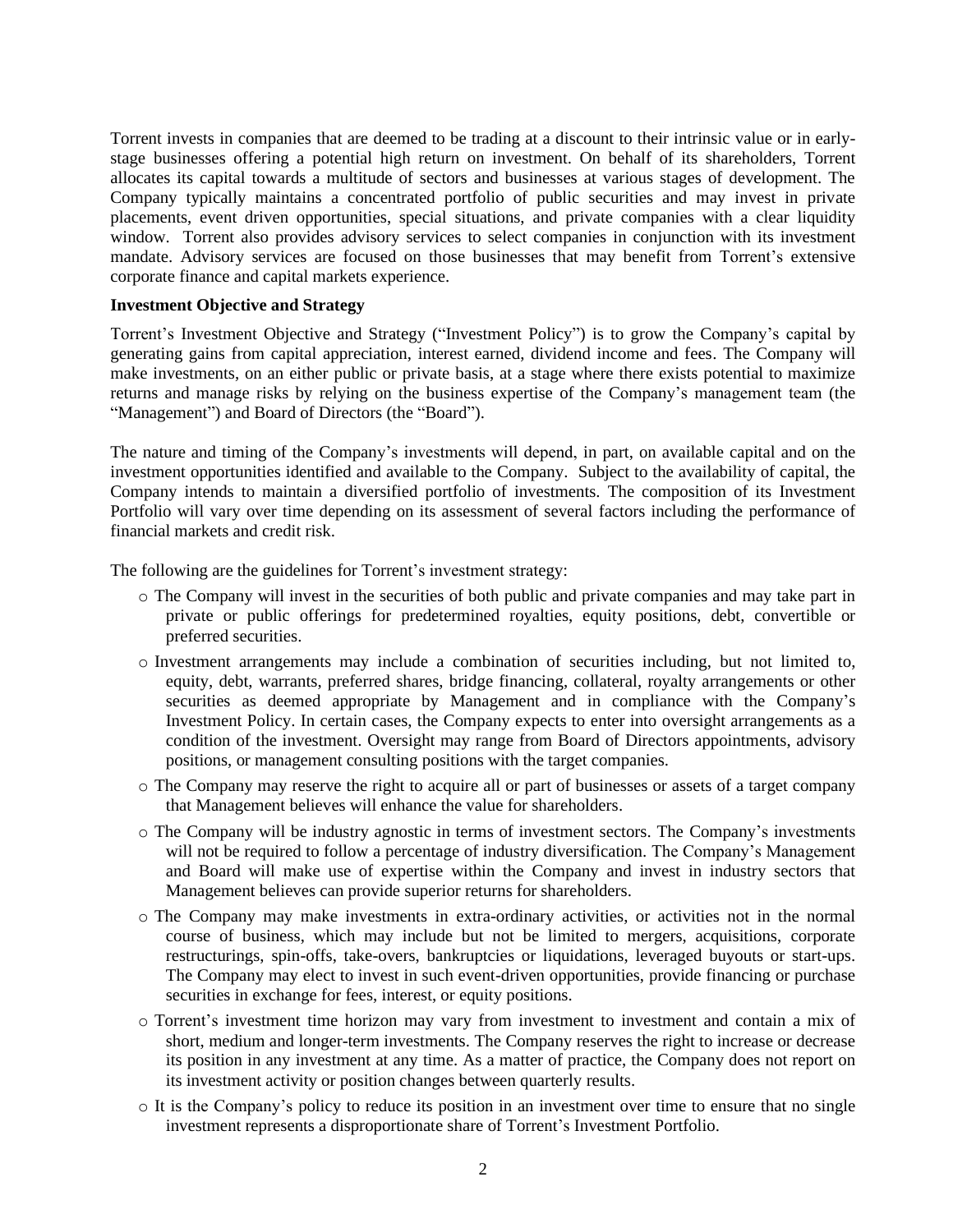- o Depending upon market conditions, the Company may fully invest its available capital, apart from working capital requirements. Any funds not invested may be expected to be invested in the near term.
- o All investments will be made in compliance with applicable laws in relevant jurisdictions and in compliance with any associated exchange policy.

The Company's Management and the Board may authorize investments outside the guidelines described above if they feel the investment is for the benefit of the Company and its shareholders.

### **Investment Portfolio**

The Company initiated and maintains positions in WildBrain Ltd. (TSX: WILD), kneat.com, inc. (TSXV: KSI), Electrovaya Inc. (TSX: EFL), AnalytixInsight Inc. (TSXV: ALY), and The Game Day (Private - "TGD"), a Cleantech Investment Portfolio, a Resource Investment Portfolio, as well as investments in a number of other public and private companies.

Where a Director or Officer identifies themselves to be in a conflict of interest, they recuse themselves from any and all of the Company's discussions and decisions relating to a potential targeted investment. The Company also participates from time to time in investments associated with the venture capital firm Numus Financial Inc. and its wholly owned subsidiary Numus Capital Corp., an Exempt Market Dealer, (together the "Numus Group"). If the Company invests in these associated ventures, there may be financing fees payable to Numus Capital Corp. The Numus Group is owned by the CEO, a Torrent Director and a third independent party.

## *WildBrain Ltd., ("WILD")*

WILD is a leading children's content and brands company, recognized globally for its high-profile programs including Peanuts, Teletubbies and Strawberry Shortcake. WILD is one of the world's largest producers of children's shows and owns the world's largest independent library of children's content with 13,000 half hour programs. The company's shows are seen in more than 150 countries on over 500 telecasters and streaming platforms. Through its subsidiary, WildBrain Spark, WILD operates one of the largest networks of children's channels on YouTube, with over 150 million subscribers. WILD licences its assets for consumer products and location-based entertainment as well as licencing the assets of clients and third-party content partners. Its television group owns and operates four family entertainment channels that are among the most viewed in the family entertainment segment.

WILD has been a turnaround story after making untimely and expensive acquisitions that resulted in a sizeable debt overhang, weak revenue growth and asset impairment charges. The company had been stuck in a "show me" vacuum as the market waited to see substantial traction in earnings, a moderating debt profile and attractive deals to monetize its assets. In prior periods this resulted in an underperforming share price despite the high-profile content war taking place as large companies like Amazon, Apple and Netflix compete aggressively for streaming material such as that produced by WILD.

WILD's new management team has taken steps to restore confidence in the market, improve cashflow and moderate its debt profile. The company has made numerous changes at the management and board level and has rebranded itself from DHX Media to WildBrain to capitalize on its rapidly growing Subscription Video on Demand ("SVOD") WildBrain Spark division. WILD has moved its focus to a distribution model centered on online streaming instead of the more traditional television distribution model. WILD has announced content and distribution deals with Apple, Comcast, Netflix, and CBS All Access. The recently announced partnership with SEGA to produce a Sonic the Hedgehog series for Netflix further illustrates the company's creative pipeline and bolsters earnings visibility as WILD will share in production, distribution, and licencing revenues. All these transactions highlight the quality of WILD's catalog, the growth potential of its streaming business and illustrate that the company is making good on its promise to realize the full value of its assets.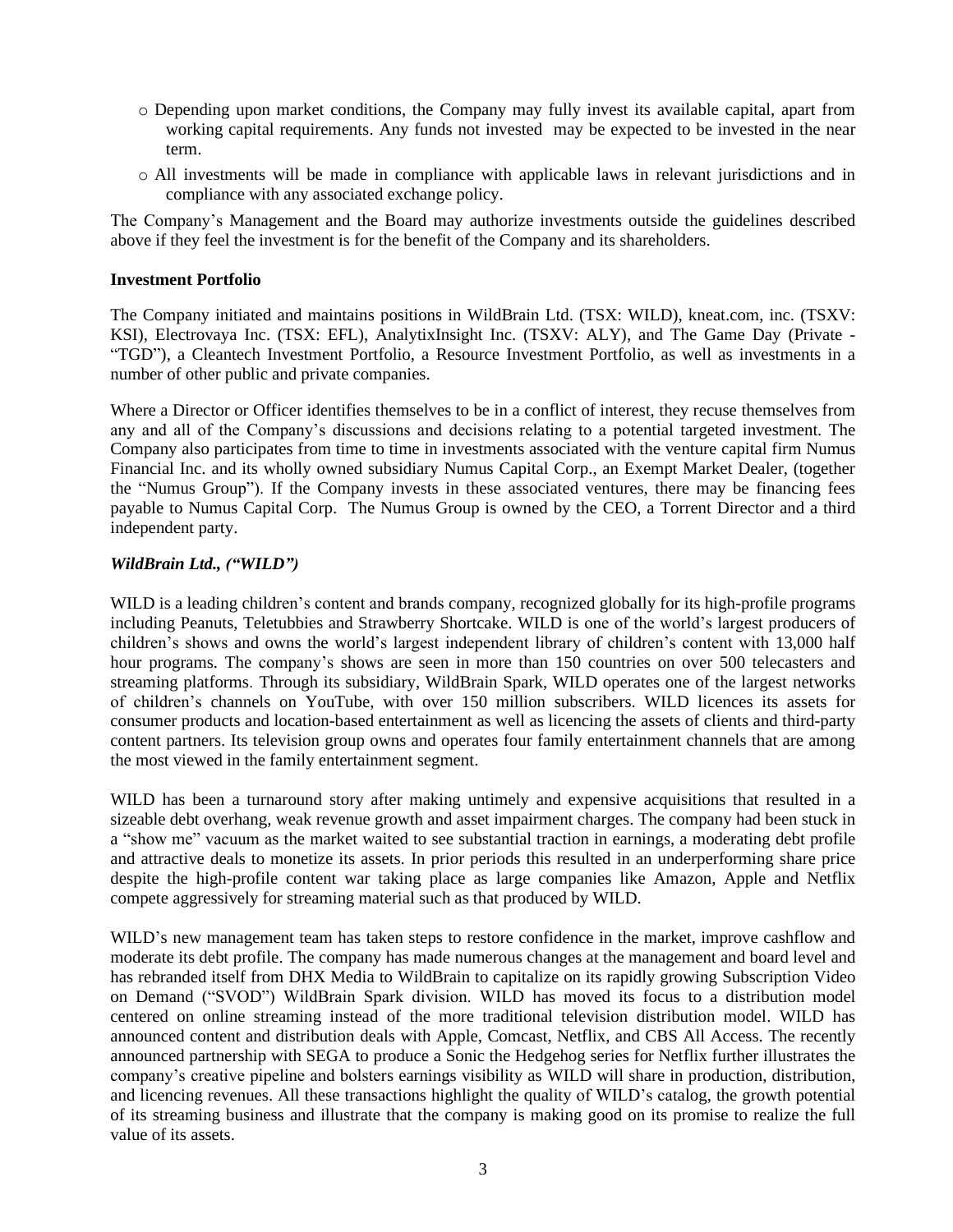Torrent believes that WILD's strategic shift towards a 360° approach to its IP catalogue has moved the business towards a higher margin, higher free cash flow model and should continue to surprise the market with improved revenue and profitability as it makes additional deals to monetize its deep content catalogue. The company continues to trade at a discount to both the inherent value of its assets and its peer group, despite its much-improved business prospects. WILD should continue to enjoy a re-rating in the market as the company strikes additional content deals, the Spark division sees renewed growth and its debt profile continues to moderate as the company posts consecutive quarters of improved operating performance.

### *kneat.com, inc. ("KSI")*

KSI offers its Kneat Gx software platform ("Kneat Gx") for modeling data intensive processes for regulated industries with a focus on the Life Sciences industry (i.e., biotechnology, pharmaceutical and medical device manufacturing). Kneat Gx enables companies with complex value chains to become efficient and compliant through a digital validation process. This offers many advantages over the traditional approach, which has been manual, inefficient, and paper-based. KSI possesses a quality management system and is certified to ISO 9001:2015. In addition, it adheres to all applicable Life Sciences regulations such as all current cGMPs, GAMP5, International Conference on Harmonization ICH Q8, Q9 and Q10, EU Annex 11, FDA CFR Title 21 Part 11 governing Electronic Records and Electronic Signatures. Adhering to these regulations and guidelines is a mandatory requirement to supply this highly regulated market.

There are few competing products for the Kneat Gx software platform and sizeable barriers to entry for those looking to compete with the company. Kneat Gx has been in development for ten years and built by a team with deep domain knowledge. The founders of KSI had worked for well-known Life Science companies in project engineering, software development and research & development. This was the genesis for the Kneat Gx platform, as they recognized the inefficiencies inherent in paper-based validation lifecycle management. In addition, Kneat's target market is dominated by multinational, pharmaceutical, biotech, medical device manufacturers and consumer packaged goods companies. The sales cycle with these organizations is long and involved given the complexity, social responsibility, and business critical nature of their reporting and manufacturing processes.

Since the initial completed and tested platform rolled out in 2014, Kneat Gx has been licenced by some of the world's leading Life Sciences companies and KSI appears to be entering a rapid growth phase. KSI's client base is now comprised of many of the Tier 1 biotech and pharmaceutical companies. In a short period of time, KSI has over 20 customers and its presence in manufacturing sites has grown from 15 locations to over 300 locations. KSI is unable to mention their clients by name, however, analysts have speculated that the roster could include the likes of Pfizer, GSK and Johnson & Johnson, among others. For a small market cap software company to be supporting names of this calibre, especially given the business-critical element of the Kneat Gx platform, would be a huge vote of confidence for KSI and its software platform.

KSI has an enterprise value of \$260 million which is modest in relation to its experienced management team, a growing Tier 1 customer base, limited debt, strong cash position, rapid stage of growth and industry leading technology. Torrent believes that the company's value proposition is rigid during various economic cycles given the critical nature of its intellectual property ("IP") and the fact that it is exposed to well-run multi-national companies in the Healthcare Sector.

## *The Game Day ("TGD" - Private)*

[TGD](https://cts.businesswire.com/ct/CT?id=smartlink&url=https%3A%2F%2Fthegameday.com%2F&esheet=52543186&newsitemid=20211201005726&lan=en-US&anchor=The+Game+Day&index=3&md5=1faf7905c6c987e26f0291fe23202ee1) is a digital sports media company for the next generation of betting and fantasy fans. It was founded in May 2020 by an award-winning creative and social media team. Founders of the company and its board have had many successful exits with prior start-ups. Senior management has extensive experience with tenure at Apple, Overtime, Vice Media, The Athletic, Catena and Whistle.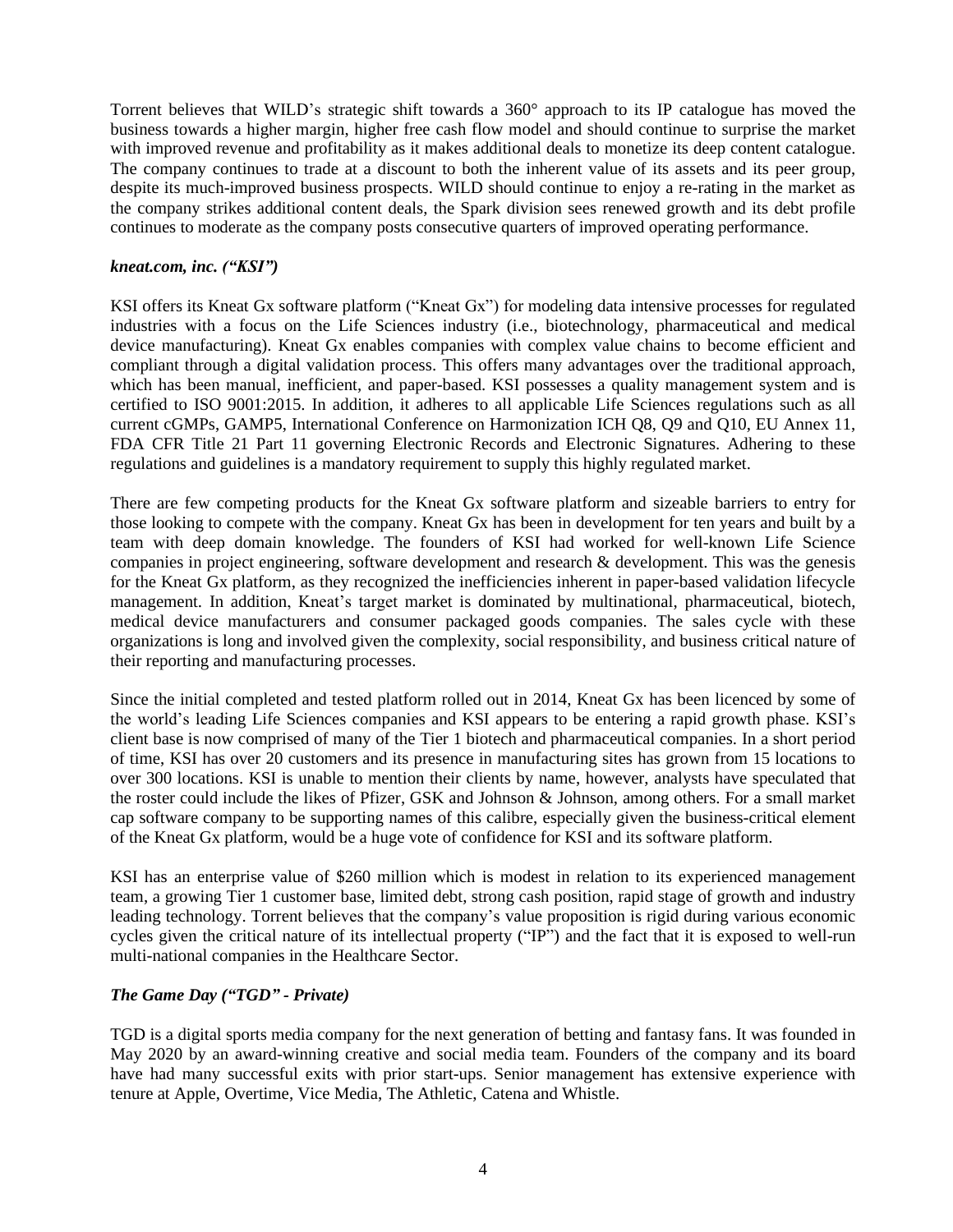TGD works with leading sports influencers, athletes, and talent to provide the latest news, entertainment, real-time updates, and resources for its highly engaged audience. It offers both odds and expert picks, as well as direct access to the major affiliated sportsbooks.

The platform's original content and social distribution network are designed to make the betting experience more accessible and entertaining, informing potential sports bettors as they make gaming decisions. TGD's network and its content can be found on [Instagram,](https://cts.businesswire.com/ct/CT?id=smartlink&url=https%3A%2F%2Fwww.instagram.com%2Fthegamedaynfl%2F%3Fhl%3Den&esheet=52543186&newsitemid=20211201005726&lan=en-US&anchor=Instagram&index=4&md5=0b404dde188a41c67ddff7c2b8657ced) [Facebook,](https://cts.businesswire.com/ct/CT?id=smartlink&url=https%3A%2F%2Fwww.facebook.com%2FTheGameDayNFL%2F&esheet=52543186&newsitemid=20211201005726&lan=en-US&anchor=Facebook&index=5&md5=ff1957c752f4b96d42214dc04f90025f) [YouTube,](https://cts.businesswire.com/ct/CT?id=smartlink&url=https%3A%2F%2Fwww.youtube.com%2Fc%2Fthegameday&esheet=52543186&newsitemid=20211201005726&lan=en-US&anchor=YouTube&index=6&md5=7b8bfc61619b92ea72e3a9a5a652b604) [Twitter,](https://cts.businesswire.com/ct/CT?id=smartlink&url=https%3A%2F%2Ftwitter.com%2Fthegamedaynfl%3Flang%3Den&esheet=52543186&newsitemid=20211201005726&lan=en-US&anchor=Twitter&index=7&md5=1d8651b6cf3535bf887780e9b7d5dcd8) [TikTok,](https://cts.businesswire.com/ct/CT?id=smartlink&url=https%3A%2F%2Fwww.tiktok.com%2F%40thegameday%3F&esheet=52543186&newsitemid=20211201005726&lan=en-US&anchor=TikTok&index=8&md5=f8f7e004e51502310e5609c74d4cebb8) as well as across its [Creator's Program.](https://cts.businesswire.com/ct/CT?id=smartlink&url=https%3A%2F%2Fthegameday.com%2Fabout%2Fcreator-network%2F&esheet=52543186&newsitemid=20211201005726&lan=en-US&anchor=Creators+Program&index=9&md5=87407fb19d276750ce8b58df856c24eb)

TGD betting platform is focused on the NFL, NBA, MLB and NCAA. The company also recently launched its offering aimed at the online casino and betting space. TGD's three primary business segments are affiliate, sponsorship, and syndication

- o The affiliate business integrates its content with sports, casino, and daily fantasy sports to reach a highly engaged audience. By working with TGD, these entities enjoy reduced client acquisition costs, which can be \$500-\$1,000 per player, in a very competitive market. TGD receives a fee for introducing players to these companies ranging from \$250-\$350 for each first-time player.
- o The sponsorship segment integrates product offerings into its content from business-to-consumer online operators across multiple mediums. This is an impression-based model, with TGD being paid a set fee plus upside via the number of impressions.
- $\circ$  The syndication business is the licencing of original content and formats to established and emerging digital media outlets and SVOD/FAST services. TGD receives a licensing fee and profit share revenue.

In a short period of time, TGD has built one of the largest digital sports & sports betting audiences in North America registering over 160 million social media impressions a month across all platforms. Over the past year, the company has seen social impressions increase 78% and monthly revenues were up 492%, both of which exceeded expectations.

Torrent expects continued growth for TGD across various key performance indictors and believes that revenues could grow significantly in the near term. This growth will be driven by momentum in existing revenue growth and engagement, an increasing number of US States legalizing sports betting and higher affiliate and sponsorship fees for TGD given its enhanced credibility and scale.

# *Electrovaya Inc. ("EFL")*

EFL was founded in 1996 as a research and development company focused on lithium-ion battery technologies and manufacturing processes. In 2000, EFL listed on the Toronto Stock Exchange and over the years has delivered projects for specialized applications in the aerospace, automotive and personal electronics segments.

In its early years, EFL developed key IP related to fundamental cell technologies through to battery systems technologies. More recently, EFL has focused on battery solutions for heavy duty applications that require superior cycle life and performance. It has developed unique, ultra-long cycle life battery systems, specially designed for materials handling electric vehicles ("MEHVs"). The company is also a supplier of specialized battery modules and systems to large Original Equipment Manufacturers.

EFL is currently focused on manufacturing lithium-ion batteries and systems for MEHVs and other electric transportation applications. Its main business is the sale of lithium-ion batteries to power MEHVs including forklifts and automated guided vehicles. Additionally, EFL sells related accessories and systems to support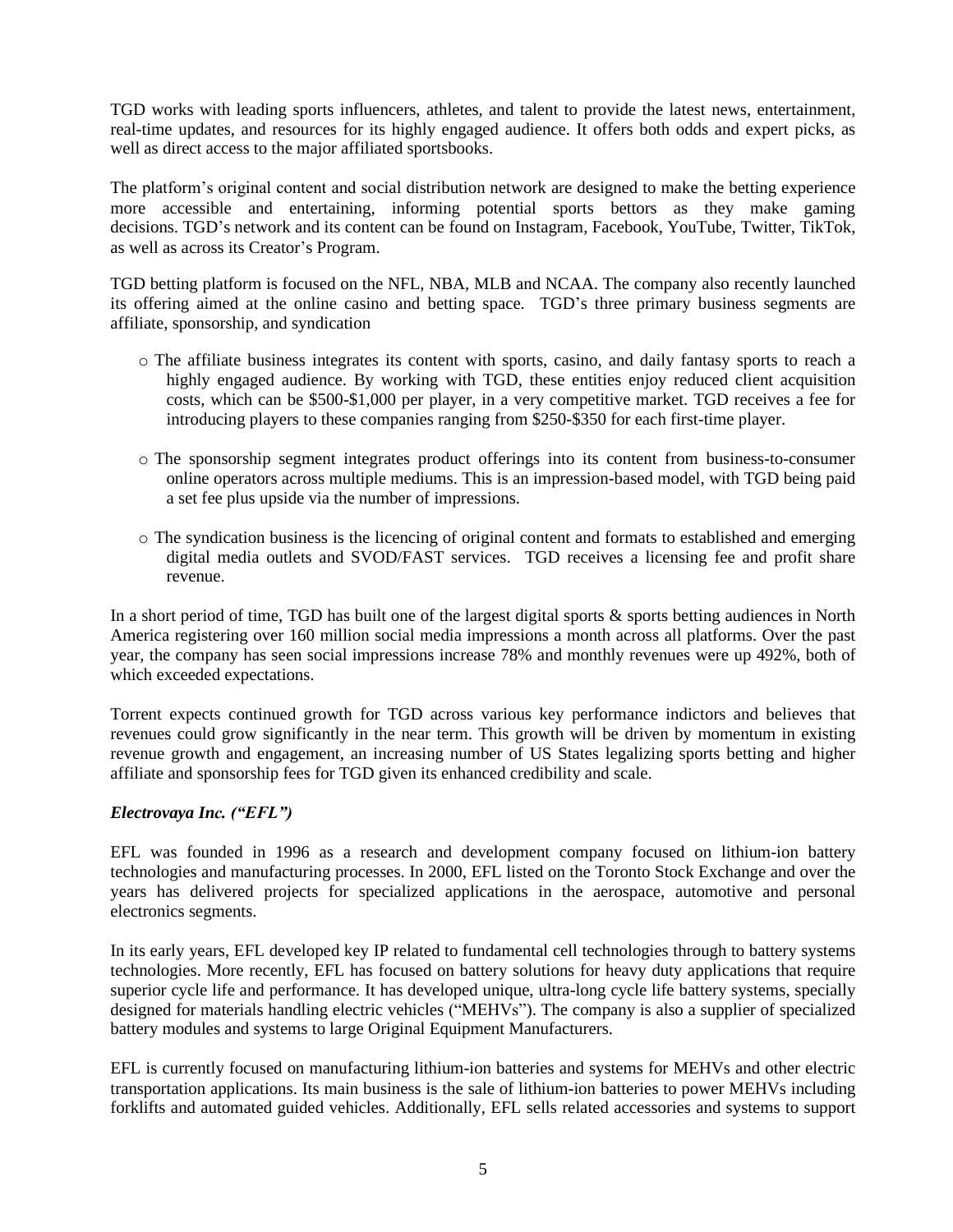the use of electromotive power products in electric trucks, electric buses and other transportation applications.

EFL has a 62,000 square foot battery design and manufacturing facility in Mississauga, Ontario. To date, EFL has developed 42 battery models for the e-forklift market. The company has received purchase orders from multiple Fortune 1000 companies including Walmart, Mondelez, and The Raymond Corporation, a Toyota Industries subsidiary ("Raymond"). EFL batteries are powering e-forklifts in over 80 locations, primarily in the USA, Canada and Mexico distributing its products into both the replacement market and the new vehicle market. It also develops and markets batteries and modules for energy storage and green electro-mobility vehicles and won a contract with Sustainable Development Technology Canada to assist in developing a high voltage battery for electric buses. The e-bus market is supported by strong industry tailwinds as major metropolitan centers, such as Los Angles, New York, Toronto, and Vancouver, commit to transitioning their entire bus fleets to electric.

EFL is a compelling investment opportunity given that annual demand for lithium-ion batteries is growing at a record pace on an annual basis. It has robust IP and established relationships with top-tier clients which gives it a substantial competitive advantage. EFL's OEM partner, Raymond, recently published a lithiumion battery whitepaper and clearly highlighted quantifiable reasons why EFL has the best battery on the market.

## *AnalytixInsight ("ALY")*

AnalytixInsight is a fintech company that creates and distributes financial content utilizing artificial intelligence (AI), machine learning (ML) and big data analytics. In addition, the company develops business critical financial marketplaces on behalf of its enterprise clients as they digitally transform their operations to compete within the fintech revolution. The company's fintech solutions are used by The Wall Street Journal, Morningstar, Refinitiv, and Intesa Sanpaolo to name a few. ALY is currently comprised of three operating divisions: Capital Cube, MarketWall and Euclides technologies.

Capital Cube is the financial engine that powers ALY's data and analytics capabilities. Utilizing AI/ML to scrub data pulled from the cloud, the company performs over 100 billion daily computations to take raw and unstructured data and convert it into useable financial content. The company currently has a strategic partnership with Refinitiv and its content is used by Intesa Sanpaolo, MarketWatch, the Wall Street Journal and Samsung Electronics, among others.

MarketWall is ALY's fintech subsidiary in the form of a joint venture with [Intesa Sanpaolo.](https://group.intesasanpaolo.com/en/about-us) [MarketWall](https://fintech.marketwall.com/index-en.html) facilitates the digital transformation of legacy financial services companies by creating and maintaining comprehensive cloud-based platforms that integrate data, people, services, and processes across organizations.

MarketWall created and maintains InvestoPro, Intesa Sanpaolo's cloud-hosted discount brokerage platform which is a web-based trading platform supported by multi-device technology with new age features and content. Intesa Sanpaolo is currently migrating its clients in 22 European countries to the platform after receiving regulatory approval in 2021. Furthermore, InvestoPro is currently preloaded on all Samsung personal devices and smart TVs in Europe.

MarketWall GEMINA is a white label, cloud-hosted trading platform accessible on multiple devices, which combines software, data, and research. Morningstar Inc. recently launched Morningstar Global Market, which is powered by MarketWall GEMINA. Morningstar Global Market will be a first attempt to offer a dashboard product to compete with Bloomberg and Refinitiv Eikon.

Euclides designs and implements workforce optimization solutions for large global enterprises in the Field Service Management (FSM) industry. Backed by advanced software, cloud, and AI technologies, Euclides'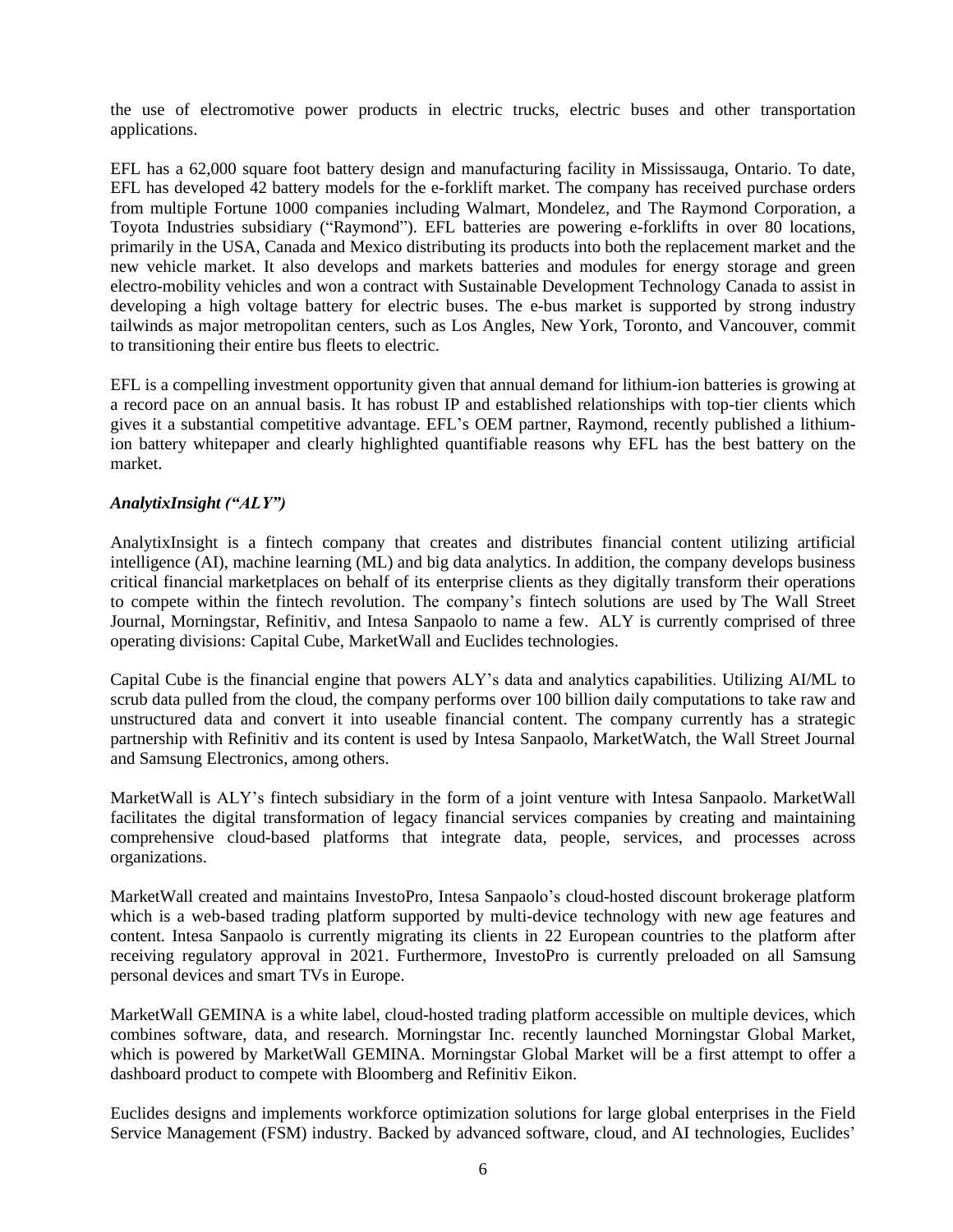FSM platform maximizes efficiency, increases revenue, reduces costs, and improves customer satisfaction for clients representing 100,000+ workforce personnel. Euclides is an IFS channel partner and has a wide range of FSM clients including Whirlpool, Alliant Energy, ADT Inc., and American Water Works, among others.

ALY has a \$29 million market cap which is low for a fintech company that has strategic partnerships with several industry leading financial services companies that feature much higher market capitalizations. When valuing the company on a sum of the parts, Torrent sees the value of the business significantly higher than is reflected in its current share price. After years of developing its products and securing key partnerships, ALY is entering a phase of rapid growth which should see the Company enjoy a rerating in the market.

## *Cleantech Investment Portfolio (nine public companies)*

The ongoing challenge of climate change and sustainability is driving a secular transition towards renewable energy and considerable investment in the development of clean technology. What is often referred to as the "Green Wave" is being driven by aggressive government stimulus programs and mandates to move the World's largest economies towards net carbon neutrality along with a corresponding shift in consumer attitudes in favor of cleantech principals. Furthermore, the economics of numerous cleantech companies have improved considerably over the past decade, which has led to a renewed interest in the sector and strong investment inflows.

The 2020 Canadian Responsible Investment Trends Report revealed that responsible investment ("RI") continues to grow rapidly in Canada. The biennial report tracks the scale, trends, and outlook for RI, which refers to investments that incorporate ESG issues into the selection and management of investments. According to the report, RI assets grew from \$2.1 trillion at the end of 2017 to \$3.2 trillion at the end of 2019. This represents a 48% increase in RI assets under management over two years. RI now accounts for 61.8% of Canadian assets under management, up from 50.6% two years earlier.

This mounting market share illustrates that Canadian investors increasingly view cleantech factors as important components of investment decisions, with an overwhelming majority of 97% of respondents expecting moderate to high levels of growth in RI over the next two years. RI is a paradigm shift, as investors increasingly allocate capital towards investment funds and exchange traded funds that have a clear ESG or cleantech mandate.

Torrent has been capitalizing on the increasing investment flows into the ESG space by sourcing promising opportunities in various segments of the green economy. We are focused on those companies that have sound business plans, proven IP, and realistic economic assumptions. Avoiding those names that pitch unproven technology that has little chance of becoming economically viable. Torrent has made investments in the following cleantech subsectors: electric vehicles, lithium battery manufacturers, lithium producers, hydrogen, solar, green natural gas, off-grid energy and agricultural technology.

## *Resource Investment Portfolio (six public companies)*

Global policy makers responded to the COVID-19 pandemic with unprecedented monetary and fiscal stimulus in an effort keep the global economy afloat. This wave of stimulus coincided with historically low interest rates, very strong consumer demand, a tectonic shift towards cleantech technologies (away from cheap energy) and a stretched global supply chain – all contributing to solid commodity demand and inflationary pressures. This strength has been supercharged by the conflict in Ukraine and continued geopolitical uncertainties associated with the global supply chain.

Commodity prices should remain elevated which makes resource stocks attractive. Inflation is pushing levels not seen in a generation, real rates remain deep in negative territory, and sticky energy and agricultural commodity prices will need to be tackled before price pressures abate. Additionally, with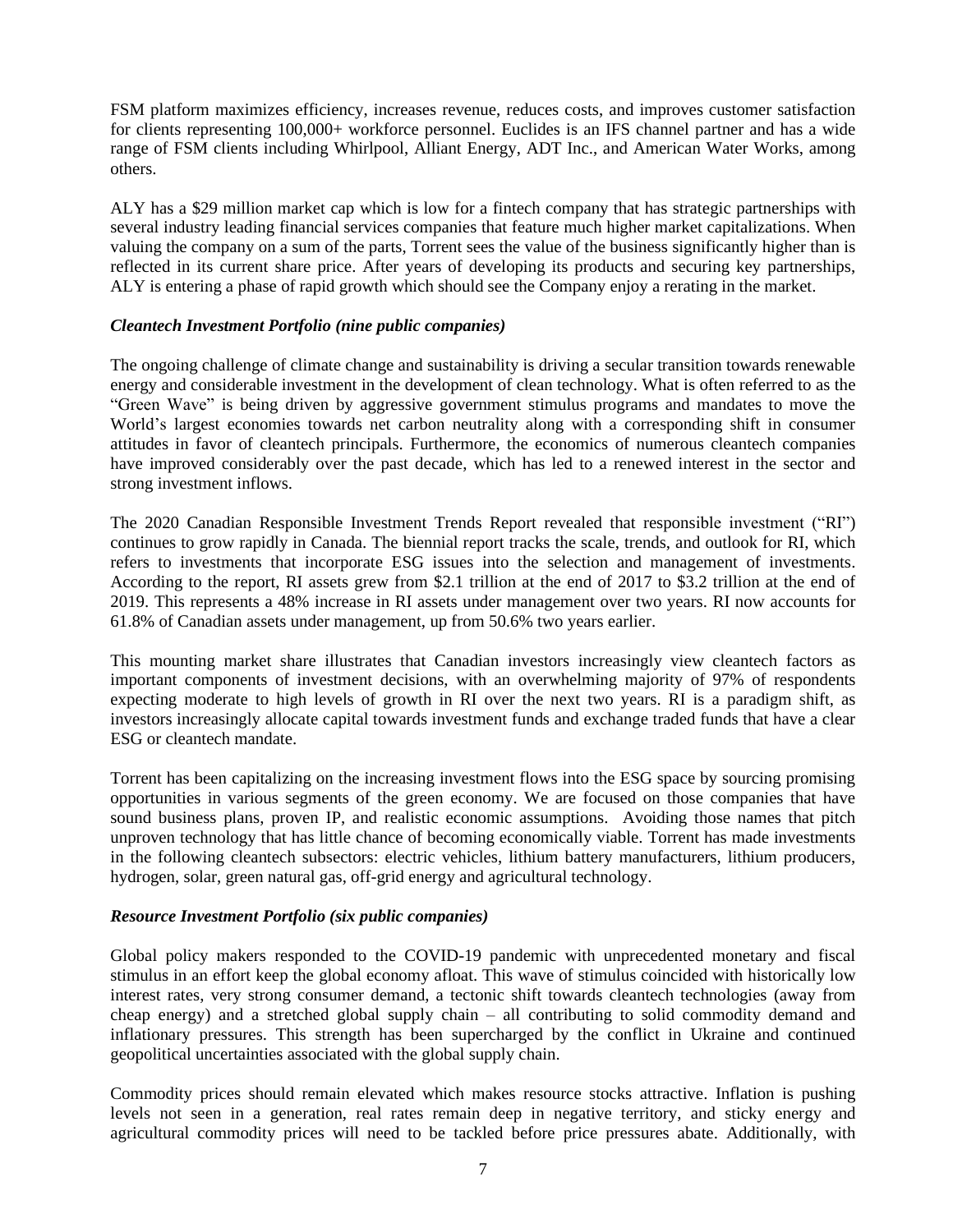mounting geopolitical concerns, uncertainty surrounding the global economy, shaky corporate bond prospects, and a steep sell-off in the broad equity market, resource stocks become relatively attractive given their properties as a safe haven investment.

We remain positive towards those commodities exposed to the electrification of the global economy and the burgeoning demand for electric vehicles. These companies include rare earth and lithium explorers and developers that should enjoy exponential demand growth as key components in a multitude of cleantech applications. This segment of the market should also benefit from the ongoing push by G7 politicians to diversify strategic metal supplies away from China, given that country's stranglehold on supply and prices. We will continue to comb the market for additional names in this segment of the market as it is underpinned by substantial tailwinds, despite short term relative underperformance.

In addition, we have been adding energy services exposure given the need to dampen runaway inflation and bolster North American energy security considering the Russia-Ukrainian conflict. There will be tremendous political pressure to increase crude oil and natural gas production in the West to put a lid on consumer prices. Furthermore, there will be a renewed focus on alternative energy sources like uranium and thermal coal sourced by improved clean technologies. We see upside in the drilling and the engineering and constructions space, as they trade at trough valuations despite the coming wave of capex in the energy sector.

### **Unrealized gain/(loss) on Marketable Securities**

Acquisitions of investments in marketable securities are initially recognized at fair value plus transaction costs. After initial recognition, all investments are measured at fair market value. The determination of fair market value for publicly traded securities is based on the trading price at the end of the reporting period as quoted on a recognized securities exchange. For private companies that are not traded on a recognized exchange, no market value is readily available. In this case, private company shares may be valued based on the pricing of a recent arms-length third party financing. Gains and losses arising from changes in the fair market value of the investments are presented in the statements of income (loss) and comprehensive income (loss) as a net change in unrealized gains or losses on investments.

The Company fair values its Investment Portfolio based on the market prices of the shares at the end of each quarter. The current quarter's loss includes an unrealized loss on investments of \$2,851,115 or \$0.12 per share as compared to an unrealized gain on marketable securities of \$3,542,891 or \$0.15 per share in the comparable quarter. The Company's investment activity and fair value of the changes in the unrealized gains and losses as at March 31, 2022, and the market value as at December 31, 2021, are summarized as follows:

|                                | <b>Shares</b><br># | Cost of<br><b>Investment</b> | <b>Market</b><br><b>Value</b><br>March 31,<br>2022 | <b>Unrealized</b><br>Gain / (Loss)<br><b>Ouarter</b> ended<br>Dec. 31,<br>2021 | <b>Market</b><br><b>Value</b><br>Dec. 31,<br>2021<br>\$ |
|--------------------------------|--------------------|------------------------------|----------------------------------------------------|--------------------------------------------------------------------------------|---------------------------------------------------------|
| WildBrain Ltd.                 | 2,201,000          | 3,488,367                    | 7,329,330                                          | $(314, 459)^{(a)}$                                                             | 7,705,600                                               |
| kneat.com, inc.                | 1,702,943          | 1,813,892                    | 5,790,006                                          | $(953, 648)^{(a)}$                                                             | 6,743,654                                               |
| The Game Day                   | 11,250             | 953,550                      | 2,302,200                                          |                                                                                | 2,302,200                                               |
| Electrovaya Inc.               | 2,109,400          | 2,375,972                    | 1,961,742                                          |                                                                                | 1,961,742                                               |
| AnalytixInsight Inc.           | 2,350,000          | 1,547,686                    | 1.245.500                                          | (626, 783)                                                                     | 1,736,400                                               |
| Cleantech Investment Portfolio |                    | 2,278,874                    | 1,753,200                                          | (413,090)                                                                      | 2,707,200                                               |
| Resource Investment Portfolio  |                    | 883,053                      | 1,276,454                                          | (398,128)                                                                      | 1,939,459                                               |
| Other securities               |                    | 4,071,394                    | 4,126,366                                          | (145,007)                                                                      | 3,592,665                                               |
|                                |                    | 17,412,788                   | 25,784,798                                         | (2,851,115)                                                                    | 28,688,920                                              |

(a) This results from the reversal of unrealized gains in prior periods.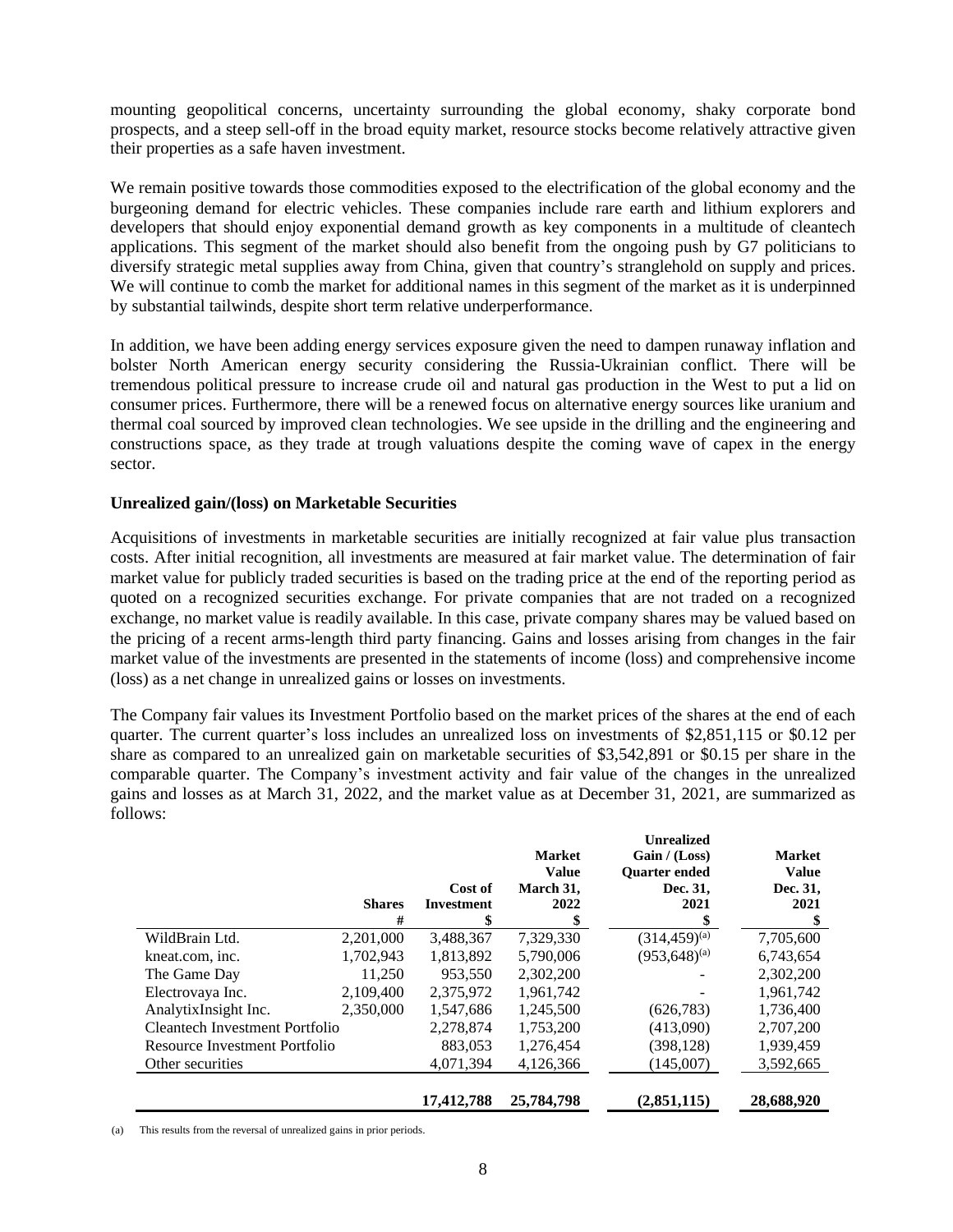# *Torrent Capital's Net Asset Value ("NAV") decreased from \$27.4 million (\$1.13 per share) to \$24.7 million (\$1.02 per share) during the first quarter of 2022, representing a decrease of 9.0%.*

The Investment Portfolio had a soft start to the year as we were overweight software, digital media, fintech and cleantech stocks at the expense of commodity related investments. Most non-resource related small cap stocks in Canada took a drubbing after a significant run off the March 2020 Covid lows to their peak in the first quarter of 2021. The selloff from the highs was pronounced, with Canadian small cap technology names dropping an average of 50% and cleantech stocks plummeting 67% to close out Q1 2022. Despite our focus on what we consider quality names in these sectors, a sell-off of that magnitude pinches all companies as risk appetite wanes and multiples contract.

The equity markets remain under pressure at the time of writing. There has been broad based weakness across various sectors and there are mounting risks of a global recession. Rising rates and spiking commodity prices could choke out consumer demand and stretch extended household balance sheets. Until recently, we have been in a downward trending interest rate environment for 30+ years, which has propped up most assets classes, driven strong consumer spending and has provided governments and corporations access to cheap capital. For the first time in most investment professionals' careers, we are seeing rampant inflation which threatens to unwind this generational access to cheap capital.

The spike in inflation has been driven by a prolonged period of negative real interest rates and accommodative central bank policies, the latter being supercharged during the Pandemic. Furthermore, nationalistic trade policies, a rising consumer price index, a tight labor market and ongoing supply chain issues, have helped push asset and consumable prices higher.

It is our opinion that the equity market will remain under pressure until inflationary pressures in the system moderate. The goldilocks scenario would see inflation decline due to a moderation in COVID related supply chain issues, a resolution to the Ukrainian conflict, a drop in global energy prices or a mild economic contraction. Unfortunately, as the markets are indicating, it is increasingly looking like only a recession will dampen price pressures and flush out some of the excesses that have built up over the past cycle. As far as investment strategy, we believe that the bear market in small cap stocks has been playing out for some time and that the prospect of a bleak operating environment has largely been discounted in share prices.

Although some high-profile large cap stocks in the US, the FANG stocks for example, have only recently rolled over, most small cap companies have fallen significantly for over a year. Companies in the fintech, ecommerce, cleantech and software sectors for example, have seen share prices fall by more than 70% since early 2021. The selling has been indiscriminate in the dash for cash, with investors selling anything offering liquidity, regardless of a given companies underlying prospects or fundamental health. A sell off of that magnitude, and the fire sale nature of the correction, are hallmarks of a correction in its later stages, as opposed to its infancy.

Furthermore, many small cap companies are now trading through the Pandemic lows of March 2020. We believe that in many cases this is overdone. Several companies have created a significant degree of value over that time. They have either captured market share, de-risked their technology, improved their products and services, scaled their offerings and/or have greatly improved balance sheets. This value creation has been ignored as risk appetites wane.

Torrent will continue to look for those companies that are able to execute on their business plans, regardless of broad market weakness. The winners will be those companies that have significant inside ownership, strategic shareholders, a rigid value proposition, significant clients and partners, strong revenue and EBITDA visibility and a shored-up balance sheet. Several names with these characteristics are now trading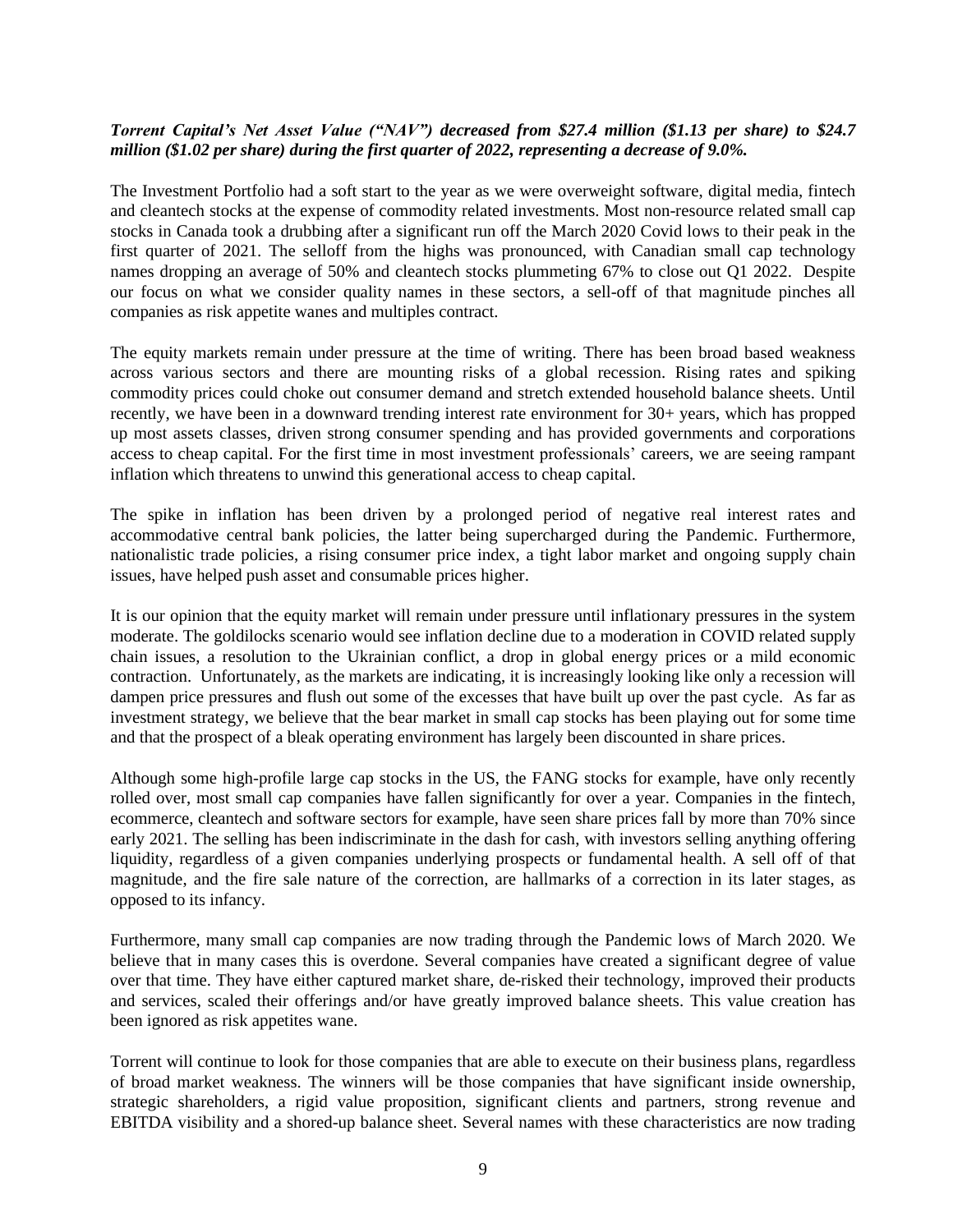at discounted valuations, with EV/Revenue multiples below 1x, when they typically trade at an average north of 4x.

There will also be special situations to take advantage of, or as some people say, there is always a bull market somewhere. For example, we believe that the energy services sector is in the early stages of a bull market, and we have been adding such companies as Ensign Energy Services ("ESI") and Cathedral Energy ("CET") accordingly.

The Ukrainian conflict has underscored the need for Western energy independence. Even before the conflict, oil and gas prices were up considerably and a key driver of elevated inflation. Regardless of which political aisle you sit on, it is hard to argue against the need to boost North American energy output which should bring renewed activity in the drilling space. This would help taper inflationary pressures, keep a lid on interest rates, improve the lives of Western citizens and relieve pressure on the developing world which is most impacted by higher energy and food costs. Even alternative energy proponents are recognizing the need for traditional energy to bridge the gap until clean technologies offer enough capacity.

Companies in the energy services and infrastructure sector, like ESI and CET should benefit from the pending increase in capital spending to boost North American energy production. Furthermore, we see opportunities in the uranium sector, engineering and construction names, midstream oil and gas companies, along with companies involved in clean coal technologies, to name a few.

# *WildBrain Ltd. ("WILD") – Unrealized loss on investment of \$314,459 and a realized gain on the investment of \$73,875 in the current quarter reversing previously recorded unrealized gains.*

WILD's stock price was down 3.2% during the first quarter, compared to the S&P/TSX SmallCap Index, which rose 8.3%. The Bloomberg Entertainment Streaming Peer Group was down 5.1% during the same period.

WILD's initiative to employ a 360° approach to its IP catalogue is a key development that has been gaining traction and should continue to unlock significant value over time. The new fully integrated approach encompasses brand management and monetization through its expertise in content creation, along with digital distribution and consumer products licensing. The 360° approach was initially applied to the Peanuts catalogue enhancing the value of that franchise across each business segment. The plan is to utilize a similar approach across WILD's other marquee brands. For example, the company recently announced a program to reinvigorate Strawberry Shortcake with a global rollout featuring an original YouTube Series, premium SVOD specials, a Roblox game and suite of consumer products and experiences. The Strawberry Shortcake franchise generated \$4 billion dollars in revenue historically and WILD appears to be taking the right steps to reposition and relaunch the brand to maximize its earnings power in today's digital age.

WILD recently reported FQ3 2022 results that surprised to the upside. We take this as further indication that the market continues to underappreciate the company's prospects. The company reported revenue of \$129.5M and EBITDA of \$35.1M against consensus expectations of \$124.8M and \$30.2M, respectively. WILD reaffirmed 2022 revenue and adjusted EBITDA guidance of \$480-500M and \$87-93M.

WILD currently trades at 2.3x EV/FY2022 Revenue and 12.5x 2022 EBITDA, which is in line with the peer group. Torrent sees upside to valuation as various strategic initiatives continue to bear fruit and the company enjoys much improved financial flexibility. Upside could come in the form of lucrative streaming deals with premier streaming companies, further monetization of the company's IP given its 360<sup>°</sup> approach to its content, and solid brand rejuvenation to kickstart distribution and consumer product sales for quality content like Teletubbies and/or Strawberry Shortcake.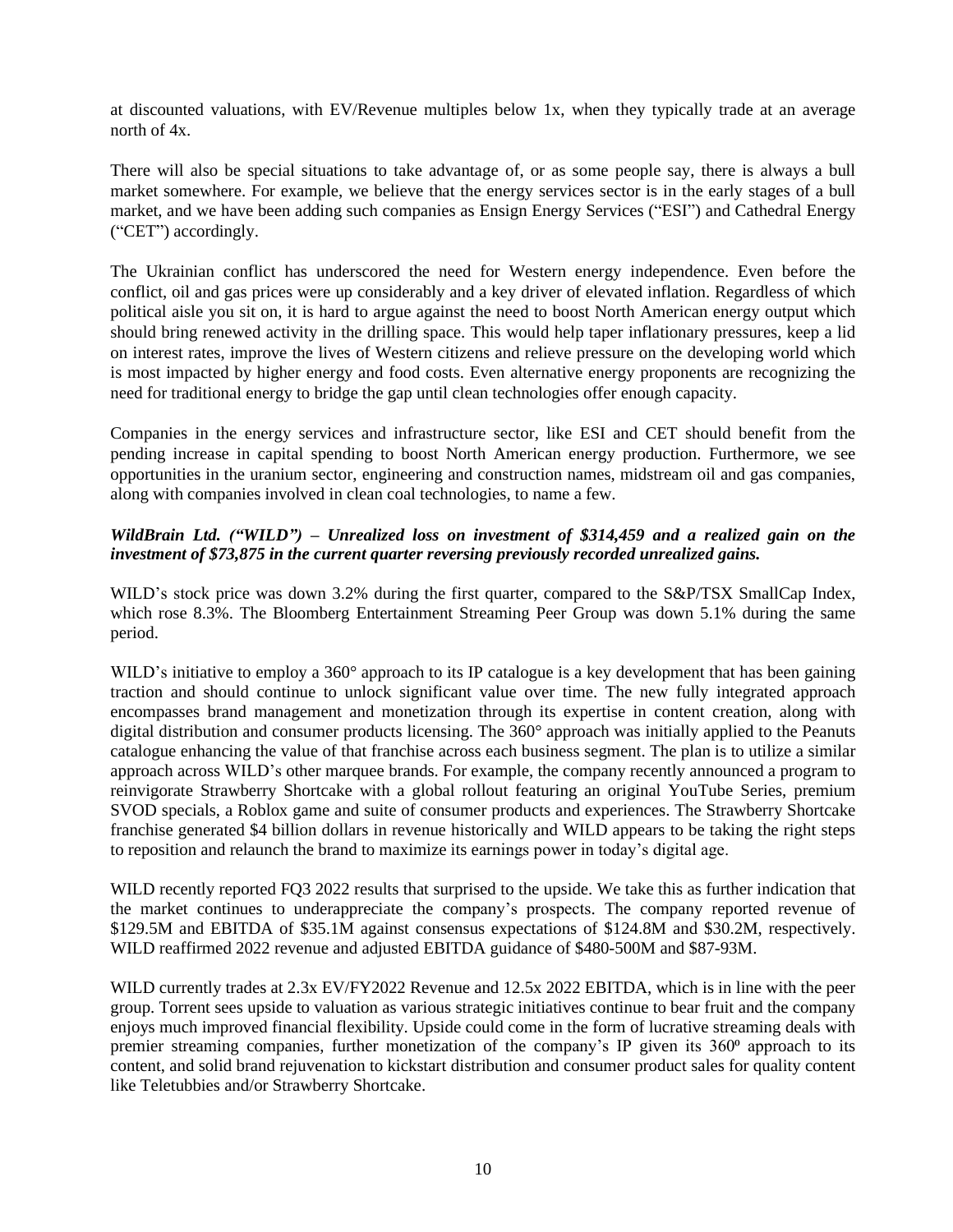## *kneat.com, inc. ("KSI") – Unrealized loss on the investment of \$953,648 in the current quarter reversing previously recorded unrealized gains.*

KSI's stock price was down 14.1% during the first quarter, compared to the S&P/TSX SmallCap Index, which rose 8.3%. The Bloomberg Application Software Peer Group was down 14.1% during the same period.

The company recently reported first quarter 2022 results which illustrated accelerating momentum for its Kneat Gx platform. Total revenue of \$5.2 million reflects 121% growth YoY and SaaS revenue of \$3.3 million reflects 156% growth YoY. Annual recurring revenue stands at \$13.4 million, up 134% YoY. The company recently graduated to the Toronto Stock Exchange – Torrent believes this move attracts a larger and more sophisticated audience for the stock and will act as a longer-term tailwind.

Kneat's business momentum has carried into 2022. In Q1 2022, KSI announced four positive developments: (1) a top fifteen consumer packaged goods company with over 50,000 employees in over 150 countries and 40 manufacturing sites selected KSI's SaaS Platform; (2) a leading Canadian generics pharmaceutical manufacturer with over 7,000 employees in over 45 countries selected KSI's e-validation platform; (3) another top ten biopharmaceutical company with over 90,000 employees across 90 countries and over 50 manufacturing sites selected KSI as its enterprise platform and (4) a European national healthcare system with over 110,000 employees across over 15 health boards and bodies selected KSI's e-validation platform.

These recent wins have increased the opportunity to scale existing clients, which analysts estimate now exceeds US\$60 million in annual recurring revenue. The company has secured a network of top-tier pharmaceutical, biotechnology, and consumer packaged goods companies with large worldwide operations and sound fundamentals. These relationships serve to significantly de-risk the Kneat Gx offering when selling to prospective customers and it fosters a strong growth component given that these clients will likely scale the offering across their organizations.

## *The Game Day ("TGD" - Private)*

TGD is a digital sports media company that generates revenue from online digital marketing, content syndication and affiliate sales associated with directing players to the online sportsbooks and casinos. Torrent invested in TGD at US\$66.67 per share in early 2021 and the company has raised additional funds at US\$161.1, representing a 141.6% increase.

TGD is a direct play on the high growth North American sports betting market, and its business model directly addresses the Achilles heel of the industry. Online sportsbooks face a hyper competitive market, where well-known operators like DraftKings, FanDuel and FOX Bet, pay \$500-\$1,000 to attract each firsttime player. These companies spend a significant amount on digital advertising, brand sponsorships and pay affiliate fees of \$250-\$500 for new users. TGD is uniquely positioned to benefit from these structural trends and should profit as the online betting market grows into additional states and the competition for players intensifies.

The company's first social post was in August 2020 and during 2021 it has emerged as a market leader in social content for sports betting. The company currently has  $160+$  million monthly social impressions and 12+ million monthly engagements, 8+ million social followers, 72+ premium video shows per month and has 19 sportsbook partners. The company commenced commercial operations in the second half of 2021 and saw affiliate revenue of \$500,000 in the month of January 2022.

What was especially encouraging about the company's recent affiliate revenue is that it was underpinned by excellent conversion metrics. TGD saw approximately 6-7% of its audience go to the sportsbooks and roughly 4% of them deposited money. These conversion stats are at the high end of the industry range and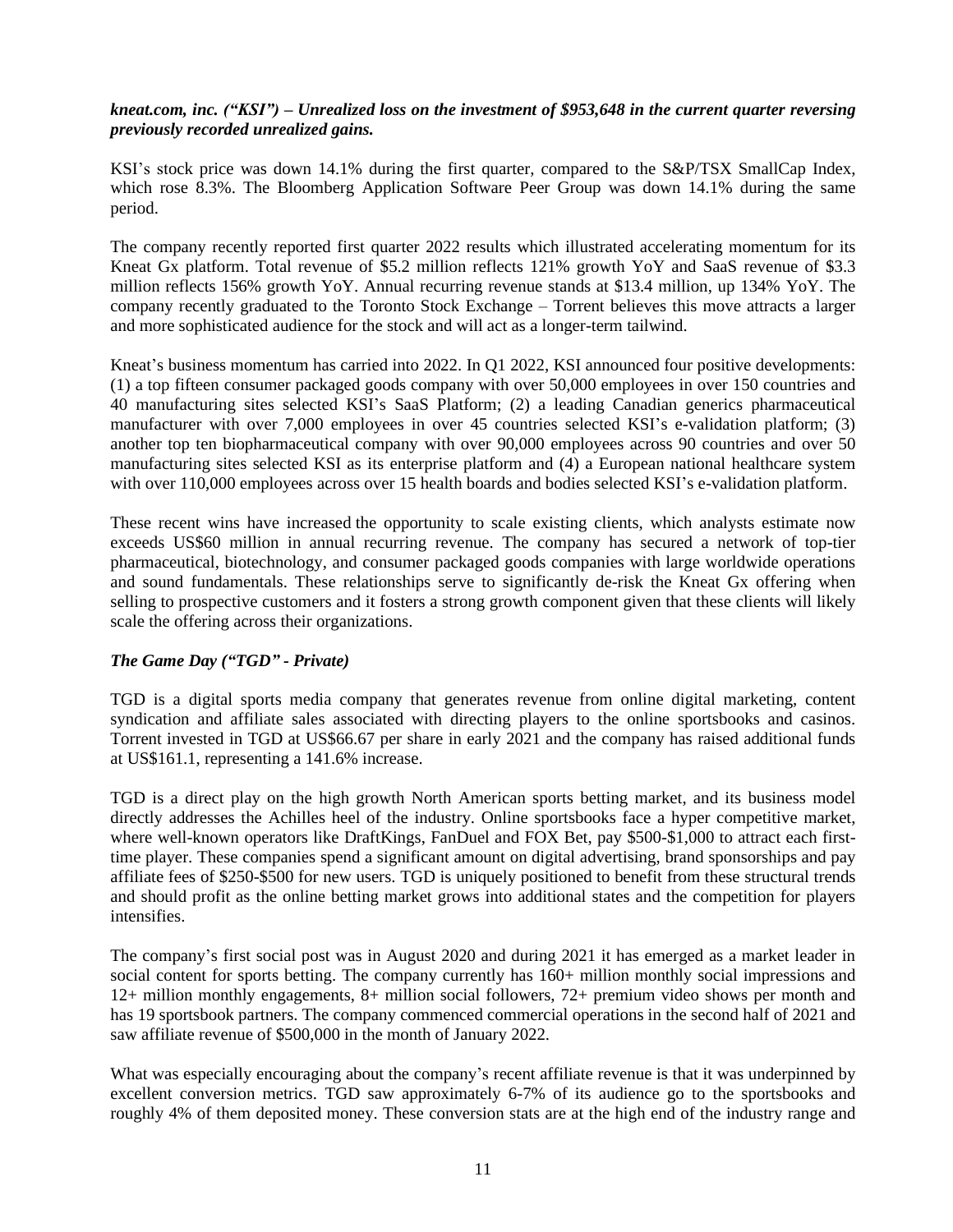exceeded internal estimates. This provides a high degree of confidence that the digital sports affiliate model, with TGD being one of its pioneers, is viable and will prove to be very profitable.

Torrent expects continued growth in 2022 and believes revenues could grow significantly driven by momentum associated with an increasing number of US states legalizing sports betting and higher affiliate and sponsorship fees given TGD's enhanced credibility and scale.

# *Electrovaya Inc. ("EFL")*

Electrovaya's stock price has been volatile in sympathy with broad based weakness in the cleantech sector. Selling in the space has been indiscriminate, with quality companies falling alongside speculative plays. Quality companies are defined by Torrent as those with proven technology, growing revenues, a near term profitability window and the ability to execute regardless of market conditions. Purely speculative plays, which dominate the cleantech sector in our view, are those with murky value propositions, overhyped technology, questionable business plans and an insatiable need for capital. We are of the mindset that EFL fits squarely in the former.

EFL continues to execute as demonstrated by their recently announced FQ2 2022 results. Revenues for the quarter were \$3.7M, an increase of 47% YOY. The company indicated that sales were expected to remain strong in the second half of fiscal 2022 as production ramps up to meet existing demand. Accordingly, the company provided revenue guidance of \$21M to \$25M for the balance of fiscal 2022 which would represent a rise of 100% YOY. Revenue growth of this magnitude, supported by the existing pipeline, along with the potential for near term EBITDA profitability, is very rare in the cleantech space.

The company increased its credit facility from \$11M to \$14M during the quarter, shoring up its capital requirement needs. Management indicated that this facility, along with inventory and receivables, supports EFL's working capital requirements to accelerate production and meet current sales demand.

In April 2022, the company announced promising performance results for its proprietary solid state hybrid battery (lithium metal) technology from its Electrovaya Labs division. This technology provides significant upside as a potential disruptive technology in the EV space. Cycling results highlight the ability of the technology to meet passenger automotive applications. Electrovaya has achieved scaling to single, two-layer and four-layer pouch cells. These cells have been cycling at room temperature with no needed external pressure.

With an enterprise value of \$105 million, Torrent believes EFL represents a compelling investment opportunity with significant upside when market pressures abate. The company's materials handling equipment batteries are best in class with Raymond (Toyota) as an anchor OEM client. Upside optionality comes from the commercialization of EFL's e-bus battery and ongoing progress with its solid-state battery technology within its Electrovaya Labs division. The company is a standout in the cleantech space given its top tier clients, considerable IP, revenue growth profile and route to profitability.

## *AnalytixInsight ("ALY") – Unrealized loss on investment of \$626,783 in the current quarter.*

ALY's share price fell by 33.8% during the first quarter as compared to the S&P/TSX Small Cap Index which rose 8.3% and the ARK Fintech Innovation ETF falling 29.0%.

AnalytixInsight has participated in broad based weakness across the fintech sector. Technology in general has been weak, but the fintech sector has been hit particularly hard. Many names in the space enjoyed significant enthusiasm during the rally from the Pandemic lows, given their link to the work from home theme and increased consumer activity online. The ARK Fintech Innovation ETF has subsequently fallen - 75.4% from its highs in Q1 2021. This weakness has been dominated by many high-profile fintech and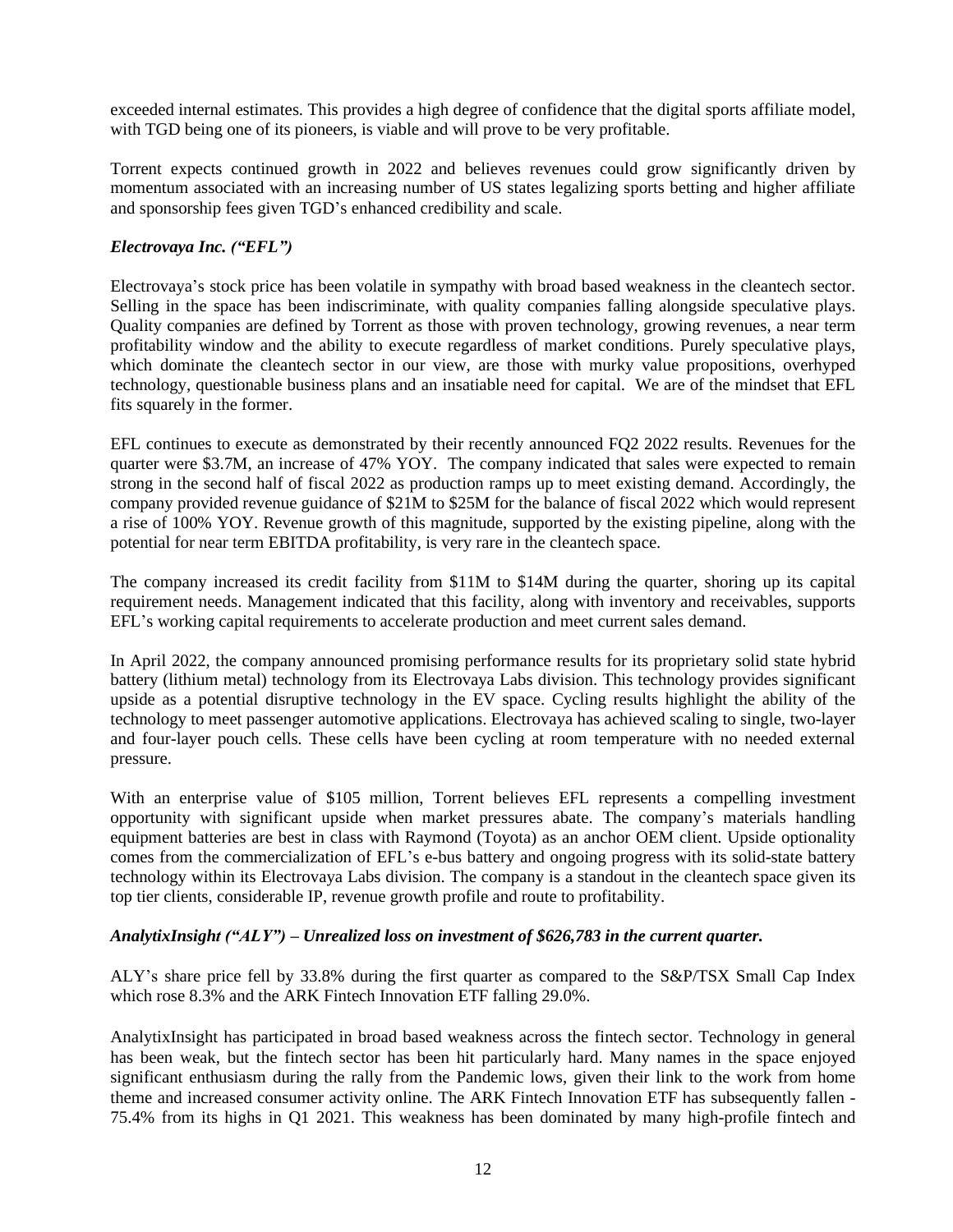online marketplace names including Shopify (SHOP), Robinhood (HOOD), PayPal (PYPL) - all falling by more than 80%.

When large cap names sell off at this rate, it is tough for a small cap company like ALY to get traction in the market. That said, as bottom-up investors, the companies in which Torrent invests do not get a pass due to a weak market. Torrent wants to see value creation and execution, as we know that once the broad market finds a bottom, this value will be recognised. In addition, we want to ensure that these companies are well funded, have solid business partners and their value proposition remains relevant. We believe that ALY checks all these boxes. This year is a pivotal year for ALY as its key products go live after years of development.

Within the company's MarketWall division, InvestoPro recently received regulatory approval in 22 European countries. InvestoPro is a joint venture with Intesa Sanpaolo ("ISP") and the bank's online discount broker to be offered to its clients in conjunction with its digital transformation. Torrent anticipates 0.5 to 1.0 million users will migrate to InvestoPro in its first 2 years of operation, based on ISP's 14 million clients in Italy alone and 7 million online banking app users.

InvestoPro should see additional users migrate to the platform in conjunction with its partnership with Samsung Electronics. InvestoPro is preloaded on Samsung personal devices and smart TVs in Europe as the company's exclusive financial information, news, and trading app. This relationship is impressive, as we are not aware of any other consumer electronics company of that size having an actionable trading app preloaded on its devices.

In addition to InvestoPro going live, MarketWall launched MarketWall GEMINA in 2021. GEMINA is a white label platform for third party enterprises who can use GEMINA to power their own cloud-hosted digital brokerage and research marketplace. The first client of GEMINA was Morningstar Inc. and their platform will be called Morningstar Global Market. Torrent believes that this product will be Morningstar's first platform/terminal to compete directly against Bloomberg and Refinitiv Eikon and is a significant development for the company.

We see additional growth in ALY's workforce optimization subsidiary, Euclides Technologies Inc. This division recently contracted three certified appliance repair service providers for Whirlpool Corporation. The Whirlpool partnership, along with other Fortune 500 client additions, should help with the sales process going forward.

Torrent expects increased news flow as MarketWall adds users and anticipates an acceleration of revenue growth and EBITDA margins north of 40%. Furthermore, we anticipate additional business wins with large companies across the financial services sector as ALY is uniquely suited to assist legacy financial services firms with their digital transformation across a wide range of verticals.

ALY has a \$31M market cap which is modest in relation its increasing revenue profile across its divisions, and the number of strategic partnerships the company has with many top banks and financial services companies. ALY is cashed up and we anticipate a year end combined cash position across its divisions of \$14M. We would encourage the company to explore strategic options that may include an expansion into North American markets, or a reorganization of the business that better reflects its value proposition and streamlines its reporting.

## *Cleantech Investment Portfolio (nine public companies) Unrealized loss on investments of \$412,090 in the current quarter.*

The performance of Torrent's cleantech holdings were mixed in Q1 with the sector under considerable pressure since topping out in early 2021. The selling has been pronounced, with the WilderHill Clean Energy Index dropping 38.7% year to date and falling 67.1% from the peaks of early last year.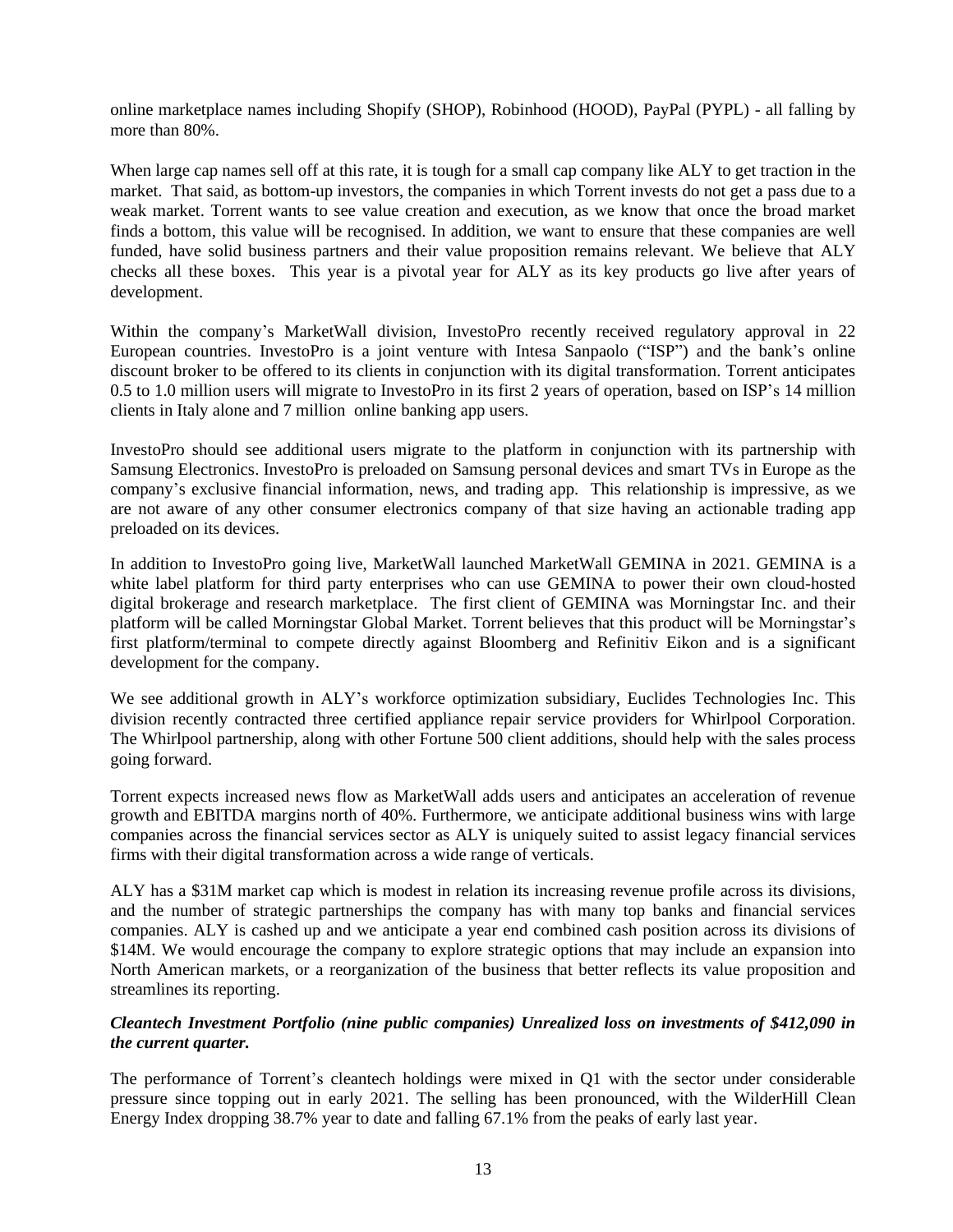The industry has been hurt by a combination of concerns about higher U.S. interest rates, a possible reduction in solar-system subsidies for Florida/California homeowners, the broader stock market rotation out of high-growth technology companies and the obstruction of the Build Back Better Bill. Furthermore, there are legitimate concerns that the Ukrainian conflict may escalate and inflation is at levels not seen in generations which is crippling consumers. These pressing issues have created a feel in the market that political interest, and capital, is shifting towards addressing real time problems. This shift in focus may come at the expense of environmental efforts, which are based on concerns that are predominantly many years in the future.

As with all steep corrections, they tend to overshoot on the downside. With many cleantech stocks trading below levels witness during the Pandemic lows of 2020, there are reasons to suggest that the market is entering oversold territory. There will certainly be losers this cycle, likely those with unproven technology and huge R&D spend requirements. These companies will find it increasingly difficult to fund their development, and if they are able to, will be doing so at highly dilutive equity prices. That said, the cleantech market is underpinned by long term secular tailwinds that will continue to drive investment and spur innovation. This will create winners, but those companies will need to demonstrate a viable technology and have solid business plans. They will need to solve issues in the near term, by offering enhanced productivity and efficiency, along with tangible environmental benefits. With capital becoming scarcer, the bar to access it has been lifted considerably.

Within the cleantech sector, we see the greatest breeding ground for winners to be in renewable energy, battery technology, green energy raw materials, and electric vehicles and motors. Our core investment in EFL is representative of what we are looking for in the cleantech space. Electrovaya has proven technology, strong revenue growth, anchor clients and its batteries have a tangible advantage for its customers via cost savings and efficiency improvements. In addition to that, it is skirting profitability despite investing heavily in exciting new battery technologies. When the smoke clears after the current sell-off, companies of this nature should prove to be outperformers anew.

## *Resource Investment Portfolio (six public companies) – Unrealized loss on investment of \$398,128 in the current quarter reversing previously recorded unrealized gains.*

Commodity prices continue to march higher in 2022. Year-to-date, WTI oil is up 33.3%, wheat 30.5%, gold 6.8% and copper 6.1%, to name a few.

Our exposure to cleantech related metals like rare earths and lithium weighed on the performance of our resource portfolio. The cleantech sector has been under pressure, which hurt the lithium miners and rare earth names. We view this as short term in nature, because even if demand moderates over the short term, the supply side of the equation remains tested. EV demand remains robust as illustrated by Ford's recent launch of an electric F-150. . There will be increased investment in rare earth and lithium production to meet this demand, and to diversify away from China as it has a stranglehold on the production of strategic metals.

We are entering into a new era of elevated inflation that should keep commodity prices and resource stocks well bid. The spike in inflation has been driven by a prolonged period of negative real interest rates and accommodative central bank monetary and fiscal policy. Furthermore, protectionist trade policies, a tight labor market and ongoing supply chain issues, have helped push commodity prices higher. Prices for many assets and consumables have gone to levels not seen in generations, and in some cases, to record levels.

Accordingly, we have continued to invest in energy services companies given the increased need for global energy production to dampen inflation. There will be tremendous political pressure to increase crude oil and natural gas production in the West, in addition to revisiting traditional energy sources like uranium and clean coal. We see upside in the drilling names and the engineering and constructions companies, as these industries trade at lower valuations despite the coming wave of capital spending in the energy sector.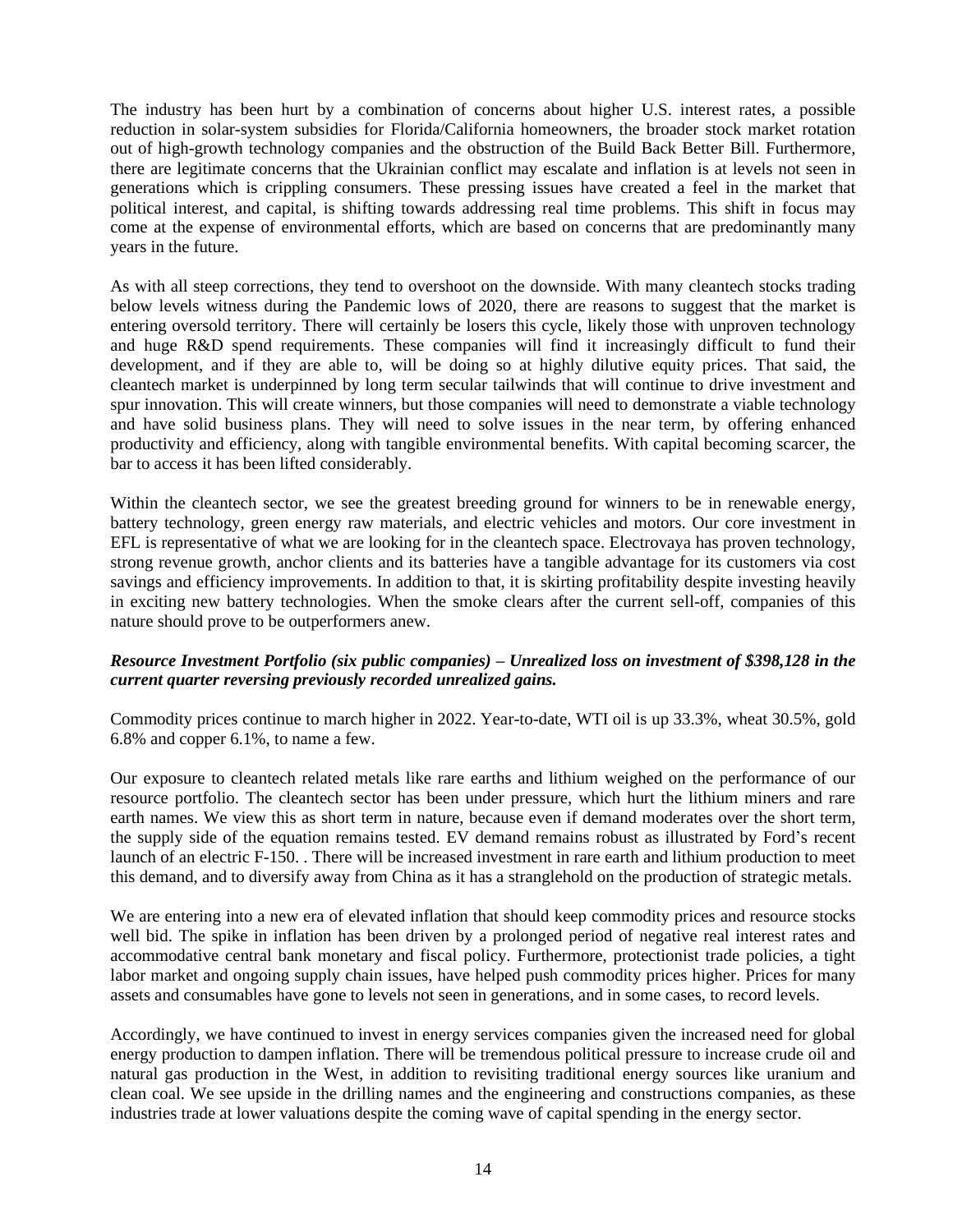In following the theme above, we added to our CET position during the quarter. CET is a directional drilling and technology company with operations in Canada and the US. The company just announced its Q1 2022 results that demonstrate the torque these companies have to the improved operating environment. Quarterly revenues grew 203% YOY, adjusted EBITDA by 740%, and the company's balance sheet was greatly improved with total debt falling to \$10M from \$20M in Q1 2021. The company increased its directional drilling market share in Canada to 19.9% from 10.0% last year. Despite this superior performance, the company trades at 0.80x EV/FY2022 Revenue and 3.8x EV/FY2022 EBITDA. CET should trade higher as revenue growth and profitability continue to grow and multiples expand to their long-term averages as confidence returns to the energy services sector.

## **Selected Financial Information**

| For the quarter ended            | Mar 31,<br>2022       | Dec 31,<br>2021 | Sept 30,<br>2021 | <b>June 30,</b><br>2021 | <b>Mar 31,</b><br>2021 | Dec 31,<br><b>2020</b> | Sept 30,<br><b>2020</b> | <b>June 30,</b><br><b>2020</b> |
|----------------------------------|-----------------------|-----------------|------------------|-------------------------|------------------------|------------------------|-------------------------|--------------------------------|
|                                  |                       |                 |                  |                         |                        |                        |                         |                                |
| Realized gain (loss) on          |                       |                 |                  |                         |                        |                        |                         |                                |
| Investments                      | 37,778                | (460, 752)      | 581,878          | 319,135                 | 3,035,176              | 1,933,377              | 3,685,507               | 867,548                        |
| Unrealized gain (loss) on        |                       |                 |                  |                         |                        |                        |                         |                                |
| marketable securities            | (2,851,115)           | (1, 171, 231)   | 1,250,388        | (3,921,467)             | 3,542,891              | 2,452,405              | 3,033,004               | 4,978,238                      |
| Operating expenses               | (262, 865)            | (598, 736)      | (229,100)        | (232, 846)              | (487, 826)             | (1,051,658)            | (203,981)               | (193, 464)                     |
| Net income (loss) before taxes   | (3,076,202)           | (2, 230, 719)   | 1,603,166        | (3,835,178)             | 6,090,241              | 3,334,124              | 6,514,530               | 5,652,322                      |
| Current income tax (expense)     |                       | 260,000         | (20,000)         | 20,000                  | (320,000)              | 20,000                 | (380,000)               |                                |
| Deferred income tax (expense)    | 390,000               | 180,000         | (150,000)        | 550,000                 | (550,000)              | (380,000)              | (1,270,000)             |                                |
| Net income (loss)                | (2,686,202)           | .790.719)       | 1,433,166        | (3, 265, 179)           | 5,220,241              | 2,974,124              | 4,864,530               | 5,652,322                      |
| Net (loss) income per share      | (0.11)                | (0.07)          | 0.06             | (0.14)                  | 0.22                   | 0.12                   | 0.20                    | 0.235                          |
| Cash                             | 264,781               | 459,132         | 706,423          | 125,895                 | 893,906                | 2,483,562              | 1,769,432               | 1,210,356                      |
| Investments at fair market value | 25,784,798 28,688,920 |                 | 30, 333, 115     | 29,521,695              | 33,781,615             | 25,822,129             | 22,426,285              | 16,578,071                     |
| Total assets                     | 26,443,647 29,479,071 |                 | 31,130,421       | 29,747,695              | 34,731,147             | 28,347,808             | 24, 231, 341            | 17,822,926                     |
| Total current liabilities        | 533,456               | 496,874         | 183,269          | 389,892                 | 1,793,685              | 1,200,522              | 477,278                 | 258,949                        |
| Deferred income taxes            | 1,230,000             | 1,620,000       | 1,800,000        | 1,650,000               | 2,200,000              | 1,650,000              | 1,270,000               |                                |
| Shareholders' equity             | 24,680,191 27,362,197 |                 | 29,147,152       | 27,708,004              | 30,737,147             | 25,497,286             | 22,484,063              | 17,563,977                     |

## **Results of Operations for the Quarters ended March 31, 2022, and 2021**

For the quarter ended March 31, 2022, the Company reported net loss of \$2,686,202 or \$0.11 per share as compared to a net income of \$5,220,241 or \$0.22 per share in the comparable quarter. The current quarter's results include an unrealized loss on marketable securities of \$2,851,115 or \$0.12 per share as compared to an unrealized gain of \$3,542,891 or \$0.15 per share in the comparable quarter.

During the quarter ended March 31, 2022, the Company recorded reversals of the unrealized gains of \$0.3 million on its investment in WILD and \$1.0 million on its investment in KSI. The Company also recorded unrealized losses of \$0.4 million each on its Cleantech and Resource Investment Portfolios and an unrealized loss of \$0.6 million on its investment in ALY. See the "*Unrealized gain/(loss) on Marketable Securities*" section for additional details on the significant unrealized gains and losses in the Investment Portfolio.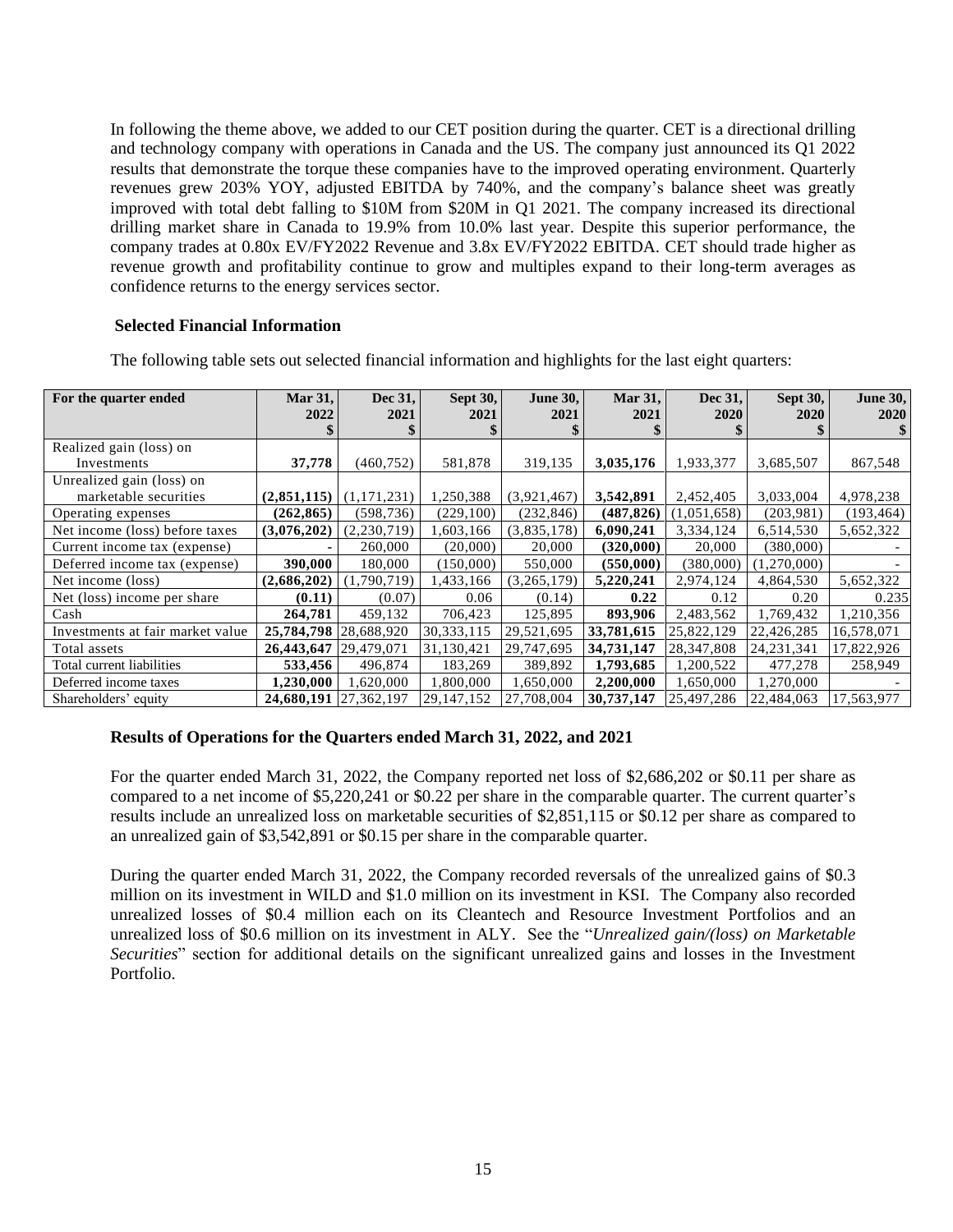In the current quarter, the Company realized a net gain on its Investment Portfolio of \$37,778 as compared to net realized gains of \$3,035,176 in the comparable quarter. These realized net gains and losses on the Investment Portfolio are summarized as follows:

|                                   | Three months | Three months |
|-----------------------------------|--------------|--------------|
|                                   | ended        | ended        |
|                                   | March 31,    | March 31,    |
|                                   | 2022         | 2021         |
|                                   | \$           |              |
| WildBrain                         | 73,875       | 176,467      |
| Ceylon Graphite Corp.             | 96,498       |              |
| E3 Metals Corp.                   | 95,860       |              |
| Very Good Food                    | (191, 928)   |              |
| <b>Braille Energy</b>             |              | 983,142      |
| Greenlane Renewables Inc.         |              | 662,341      |
| <b>Mustgrow Biologics</b>         |              | 257,188      |
| Perimeter Medical Imaging         |              | 245,913      |
| Sona Nanotech Inc.                |              | 217,926      |
| kneat.com                         |              | 124,240      |
| Green renewable portfolio - other |              | 121,132      |
| Other - net                       | (36,527)     | 246,827      |
|                                   | 37,778       | 3.035.176    |

During the quarter ended March 31, 2022, consulting fees of \$177,952 (2021 - \$148,259) including CEO fees of \$39,000 (2021 - \$37,500), CFO fees of \$17,063 (2021 - \$29,100), services fees paid to Numus of \$60,750 (2021 - \$70,200), \$34,500 (2021 - \$34,500) paid to the Chief Investment Officer and \$19,500 to a Director. In the current quarter, the Company also incurred Directors' fees of \$31,875 (2021 - \$20,245) and D&O insurance of \$7,966 (2021 - \$7,068). In December 2021, the Company increased its Board from four to five Directors. In the quarter ended December 31, 2021, the Company incurred professional fees of \$11,474 (2021 - \$33,023). In the comparable quarter, the Company incurred certain due diligence professional fees associated with one of its new ventures.

In the first quarter of 2022, the Company incurred stock exchange and maintenance fees of \$4,176 (2021 - \$8,621). In the current quarter, the Company incurred administration costs of \$25,226 (2021 - \$26,675). These administration costs include rent of \$5,100 in each of the comparable quarters and a foreign currency loss of \$756 (2021 - \$3,394). In the current quarter the Company also incurred market subscription service fees of \$8,448 (2021 - \$15,199) for a Bloomberg terminal and a FactSet research subscription.

The Company is amortizing the fair value of its stock options, estimated using the Black-Scholes option pricing model based on the assumptions as previously outlined, over the corresponding vesting period. As a result, stock-based compensation of \$4,196 has been recorded for first quarter of 2022 as compared to \$19,935 in the first quarter 2021. The fair value of the stock options was estimated at the grant date using the Black-Scholes option pricing model. The assumptions used in the option pricing model include a volatility rate of 61%, an expected life of five years based on the contractual term of the options, a risk-free rate of 0.4% with no expected dividend yield. In the comparable quarter, the Company also recorded stockbased compensation of \$224,000 representing the cost of 200,000 restricted share units granted to Directors, Officers and other staff during the first quarter of 2021.

In the current quarter, the Company has recorded a recovery of deferred income taxes of \$390,000. In the comparable quarter the Company recorded current income taxes of \$320,000 and a deferred tax provision of \$550,000.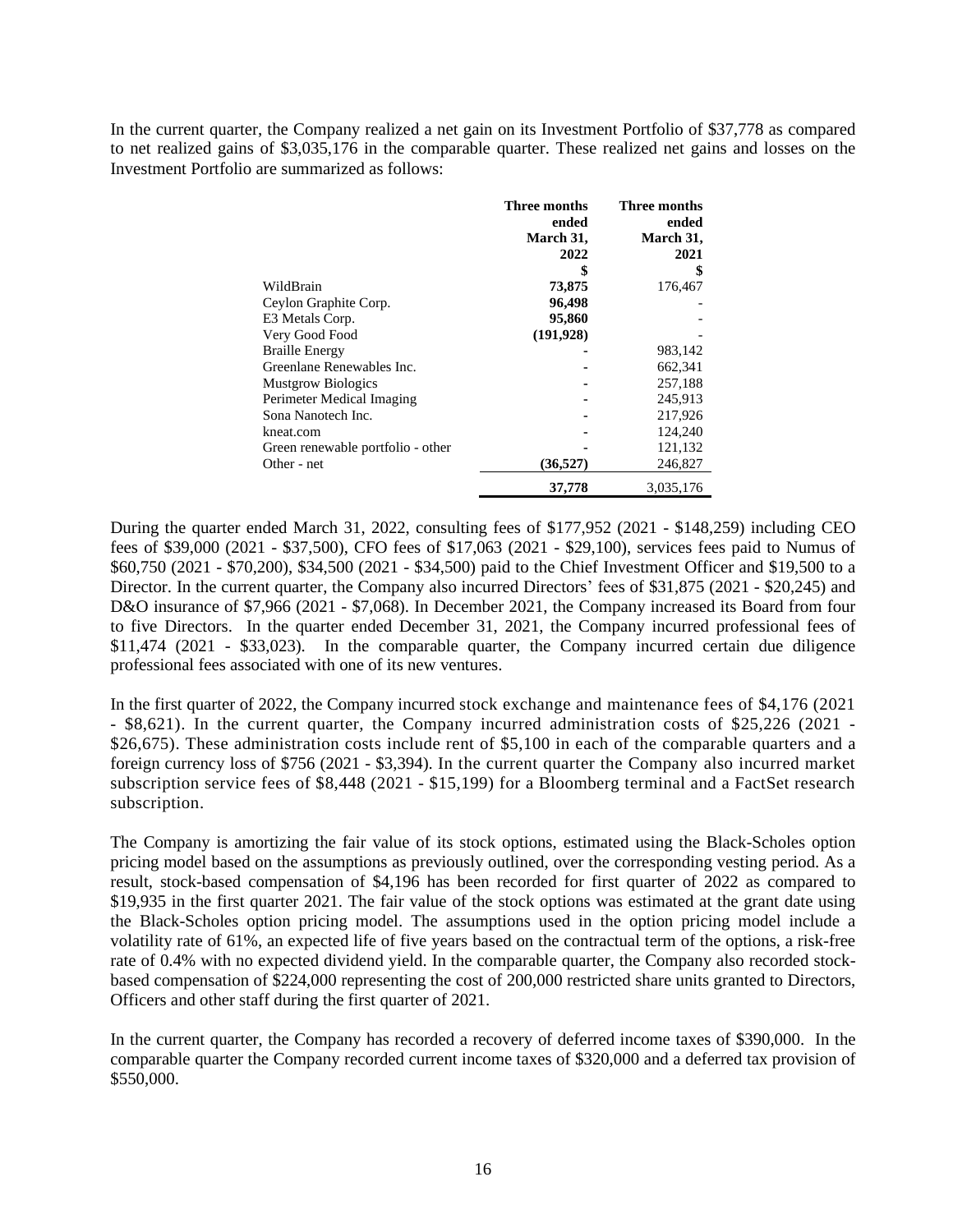# **Liquidity and Capital Resources**

| As at:                           | March 31,<br>2022 | December 31,<br>2021 | December 31,<br>2020 |
|----------------------------------|-------------------|----------------------|----------------------|
| Cash                             | 264,781           | 459,132              | 2,483,562            |
| Investments at fair market value | 25,784,798        | 28,688,920           | 25,922,129           |
| Total assets                     | 26,443,647        | 29,479,071           | 28,347,808           |
| Total current liabilities        | 533,456           | 496,874              | 1,200,522            |
| Deferred income taxes            | 1,230,000         | 1,620,000            | 1,650,000            |
| Shareholders' Equity             | 24,680,191        | 27,372,197           | 25,497,286           |

The Company has working capital as at March 31, 2022, of \$25,910,191 (December 31, 2021 – \$28,982,197) and a cash balance of \$264,781 (December 31, 2021 – \$459,132). The Company funds its operations through and the proceeds on sale of its investments and equity financings, if necessary.

During the quarter ended March 31, 2022, the Company received proceeds on the sale of investments of \$1.9 million including \$1.0 million of the sale investments in its Cleantech Investment Portfolio. The Company also incurred costs of \$1.8 million on the acquisition of investments including \$1.0 million in acquisition of Other Securities.

During the year ended December 31, 2021, the Company received proceeds on the sale of investments of \$12.1 million including \$1.0 million of the sale of Good Natured Products shares, \$1.4 million on the sale of WILD shares, \$0.7 million on the sale of EFL shares, \$0.7 million on the sale of E3 Metals shares, \$0.5 million on the sale of Cerrado Gold shares, \$0.5 million on the sale of Perimeter Medical Imaging shares, \$0.4 million on the sale of Kuya Silver shares, \$0.5 million on the sale of Mustgrow Biologic shares, \$1.0 million on the sale of Greenlane Renewable shares and \$1.3 million on sale of Braille Energy shares.

In 2021, the Company incurred investment acquisition costs of \$11.8 million including \$1.7 million for shares of EFL, \$0.9 million for shares of Greenlane Renewable, \$0.6 million for shares of WILD, \$0.8 million for shares of Braille Energy, \$0.9 million for shares of ALY, \$1.0 million for shares of Good Natured Products shares, \$1.0 million for shares of TGD, \$0.6 million for shares of Pond Technology and \$0.6 million on shares of E3 Metals.

The Company believes it has sufficient capital resources to meet its working capital obligations. The Company may raise additional funds, should its Board deem it advisable, to execute its strategic plan including the implementation and expansion of its investment strategy. While Management and the Board have been successful in obtaining funding in the past, there can be no assurance that they will be able to do so in the future. The timing and ability of the Company to raise additional funds will also depend on the liquidity of the financial markets.

## **Outstanding Share Data**

The Company is authorized to issue an unlimited number of common shares without par value. As at March 31, 2022, the Company has 24,231,667 issued and outstanding common shares. As at May 19, 2022, after the issuance of 197,500 common shares on the vesting of restricted shares units, the Company has 24,429,167 issued and outstanding common shares. As at March 31, 2022, the Company has 1,360,000 outstanding stock options. As at May 19, 2022, after the issuance of 125,000 options, the Company has 1,485,000 outstanding share purchase options.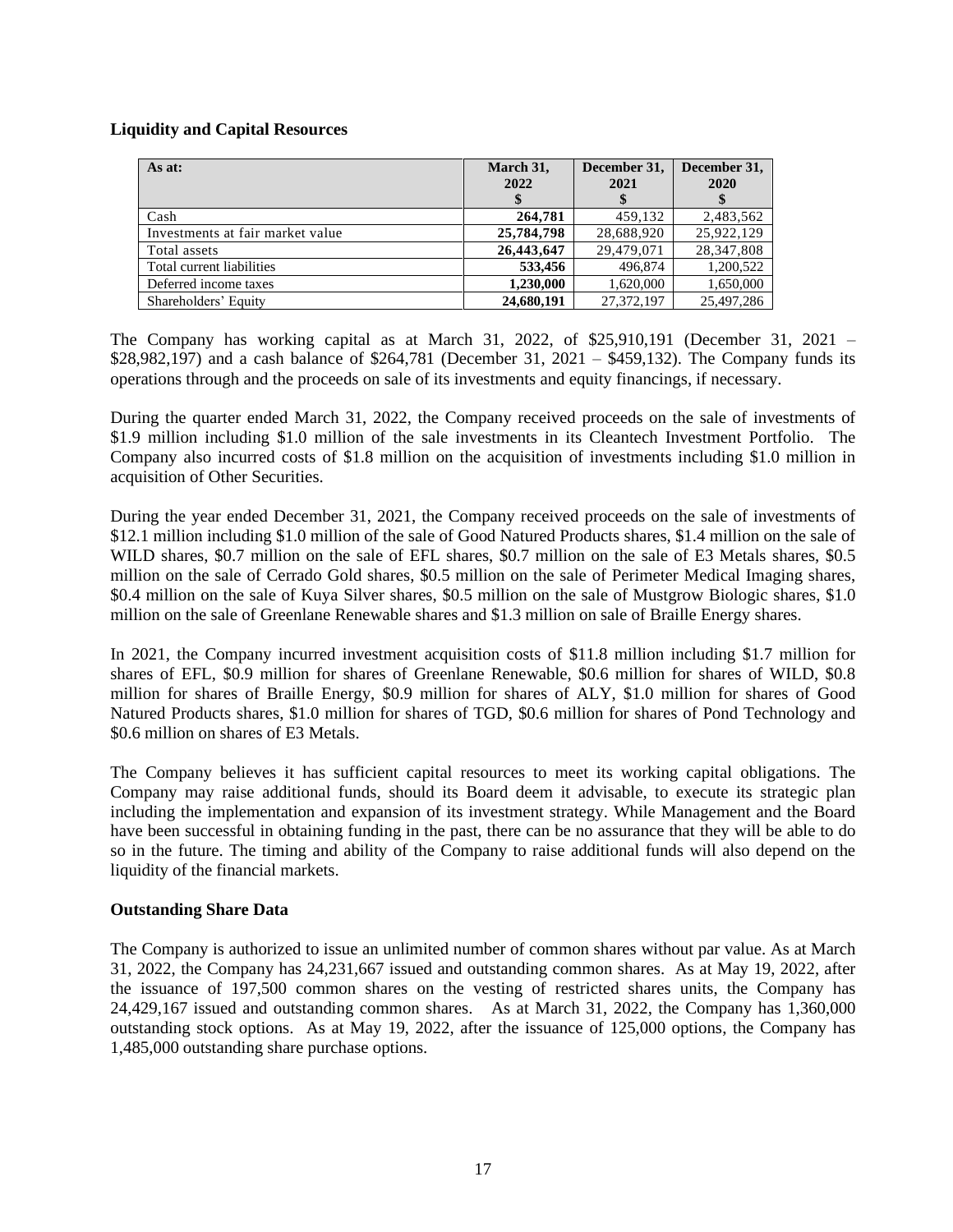## **Transactions with Related Parties**

During the quarters ended March 31, 2022, and 2021, the Company entered the following transactions with related parties:

- o paid Director fees of \$31,875 (2021 \$20,245) to Directors or companies controlled by Directors;
- o paid fees to its President and CEO, Wade Dawe, in the amount of \$39,000 (2021 \$37,500);
- o paid fees to its Chief Investment Officer, Scott Gardner, in the amount of \$34,500 (2021 \$34,500);
- $\circ$  paid consulting fees to a Director, Carl Sheppard, in the amount of \$19,500 (2021 \$0);
- $\circ$  paid fees to its CFO, Rob Randall, in the amount of \$17,063 (2021 \$29,100); and
- o paid service fees, rent and other fees of \$81,150 (2021 \$90,600) to Numus Financial, a company owned by two Directors.

The above noted transactions are in the normal course of business and approved by the Board of Directors in strict adherence to conflict-of-interest laws and regulations.

### **Off-Balance Sheet Arrangements**

The Company has no off-balance sheet arrangements.

### **Critical Accounting Estimates**

The preparation of the financial statements in conformity with IFRS requires Management to make estimates and assumptions that affect the reported amounts of assets and liabilities at the date of the financial statements and reported amounts of expenses during the reporting period. Actual outcomes could differ from these estimates. The financial statements include estimates which, by their nature, are uncertain. These estimates involve considerable judgment and are, or could be, affected by significant factors that are out of the Company's control. The impacts of such estimates are pervasive throughout the financial statements and may require accounting adjustments based on future occurrences. Revisions to accounting estimates are recognized in the period in which the estimate is revised, and the revision affects both current and future periods.

Critical accounting estimates used in the preparation of the financial statements that have the most significant effect on the amounts recognized in the financial statements include the estimates outlined below.

#### *Stock-Based Compensation*

Management is required to make certain estimates when determining the fair value of stock options awards, and the number of awards that are expected to vest. These estimates affect the amount recognized as stockbased compensation in the statements of income and comprehensive income based on estimates of volatility, forfeitures and expected lives of the underlying stock options.

#### *Fair Value of Investment in Securities Not Quoted in an Active Market*

Where the fair values of financial assets and financial liabilities recorded on the statements of financial position, including equities and warrants, cannot be derived from active markets, they are determined using a variety of valuation techniques. The inputs to these models are derived from observable market data where possible; where observable market data is not available; Management's judgment is required to establish fair values.

All the Company's significant accounting policies and estimates are included in note 2 to the Company's audited financial statements for the year ended December 31, 2021.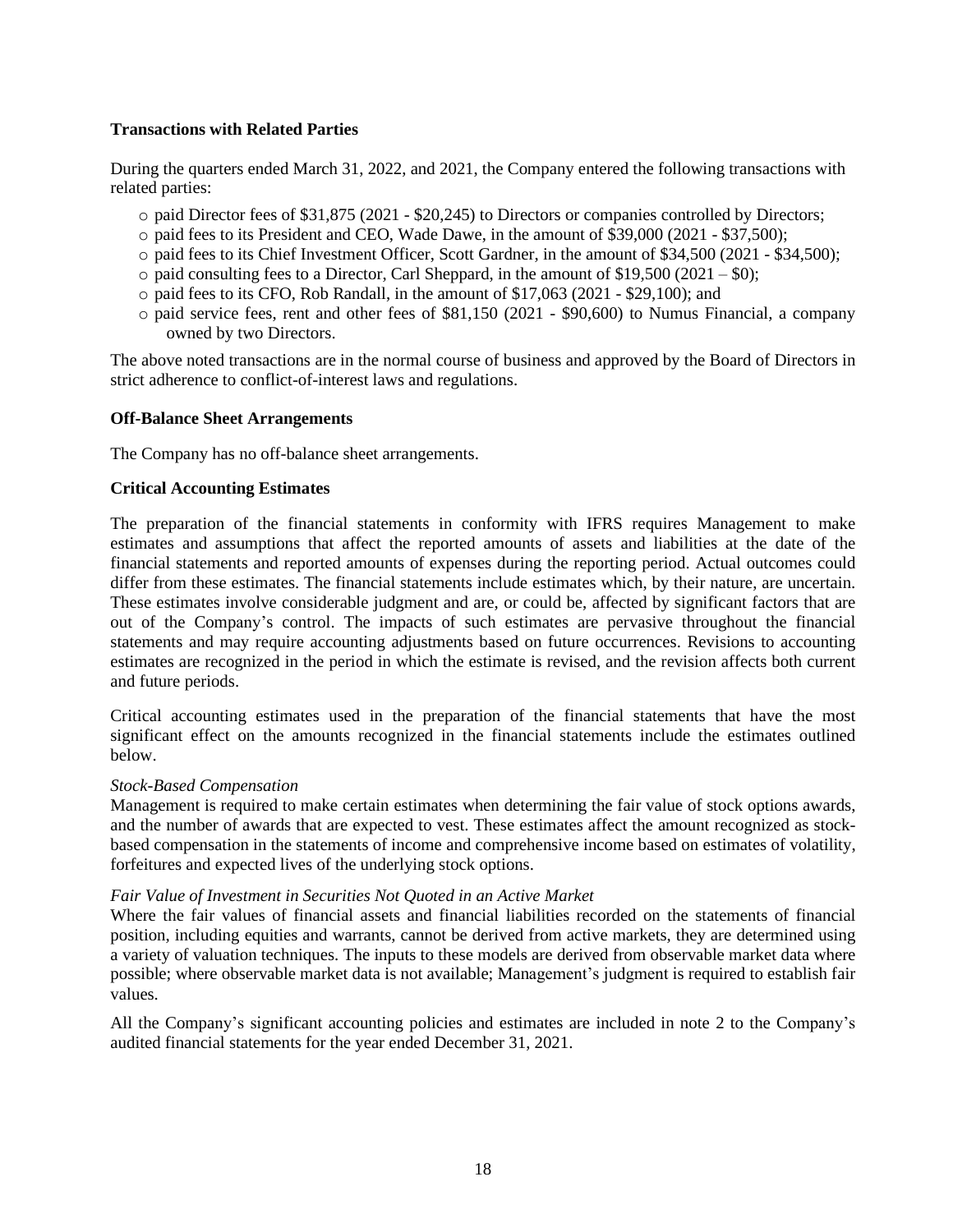### **Risk Factors**

The Company's business as an Investment Issuer is subject to several significant risk factors, and an investment in the Company will involve a high degree of risk. Investors should carefully consider each of such risks and all the information in this MD&A before investing in the Company. The risks consist of: *Risks of Competition* **-** The Company will face competition from other capital providers, all of which compete with it for investment opportunities. These competitors may limit the Company's opportunities to acquire interests in investments that are attractive to the Company. The Company may invest otherwise than following its Investment Policy and strategy to meet its investment objectives. If the Company is required to invest other than following its Investment Policy and strategy, its ability to achieve its desired rates of return on its investments may be adversely affected.

*Risks of Fluctuations in the Value of the Company and the Common Shares* **-** The net asset value of the Company and market value of the common shares will fluctuate with changes in the market value of the Company's investments. Such changes in value may occur as the result of various factors, including general economic and market conditions, the performance of companies whose securities are part of the Company's Investment Portfolio and changes in interest rates which may affect the value of interest-bearing securities owned by the Company. There can be no assurance that shareholders will realize any gains from their investment in the Company and they may lose their entire investment.

*Due Diligence* **-** The due diligence process undertaken by the Company in connection with investments that it makes or wishes to make may not reveal all relevant facts in connection with an investment. Before making investments, the Company will conduct due diligence investigations that it deems reasonable and appropriate based on the facts and circumstances applicable to each investment. When conducting due diligence investigations, the Company may be required to evaluate important and complex business, financial, tax, accounting, environmental and legal issues. Outside consultants, legal advisors, accountants and investment banks may be involved in the due diligence process in varying degrees depending on the type of investment. Nevertheless, when conducting due diligence investigations and making an assessment regarding an investment, the Company will rely on resources available, including information provided by the target of the investment and, in some circumstances, third party investigations. The due diligence investigations that are carried out with respect to any investment opportunity may not reveal or highlight all relevant facts that may be necessary or helpful in evaluating such investment opportunity. Moreover, such an investigation will not necessarily result in the investment being successful.

*Risks of Investment in Illiquid Securities* **-** There is a possibility that the Company will be unable to dispose of illiquid securities held in its portfolio. If the Company is unable to dispose of some or all its investments at the appropriate time, a return on such investment may not be realized.

*Loss of Investment Risk* **-** An investment in the Company is speculative and may result in the loss of a substantial portion of an investor's investment. Only potential investors who are experienced in high-risk investments and who can afford to lose a substantial portion of their investment should consider an investment in the Company.

*No Guaranteed Return Risk* **-** There is no guarantee that an investment in the Company will earn any positive return in the short term or long term.

*Dividends* **-** To date, the Company has not paid dividends on any of its common shares and the Company is not required to pay any dividends on its Common Shares in the foreseeable future. Any decision to pay dividends will be made based on the Company's earnings, financial requirements and other conditions.

*Currency Risk* **-** Some of the Company's assets may be invested in foreign securities. Consequently, the Canadian dollar equivalent of the Company's net denominated assets and dividends would be adversely affected by reductions in the value of the applicable foreign currencies relative to the Canadian dollar and would be positively affected by increases in the value of the applicable foreign currencies relative to the Canadian dollar.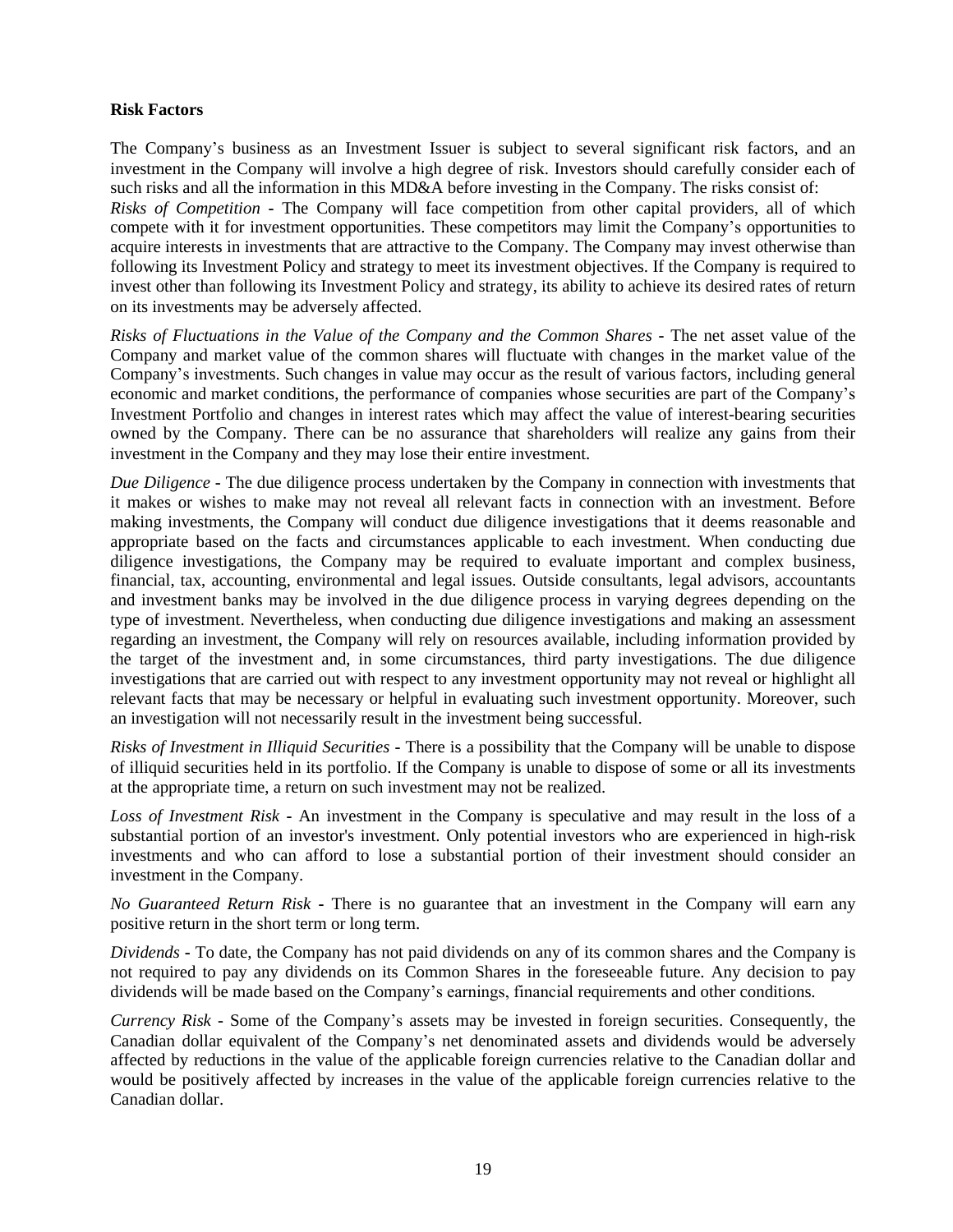*Commodity Risk* **-** The Company may invest in sectors that are very sensitive to the fluctuations of commodity prices.

*Foreign Investment Risks* **-** Foreign investments made by the Company may be subject to political risks, risks associated with changes in foreign exchange rates, foreign exchange control risks and other similar risks.

*Equity Market Risk* **-** The price of the equity securities in which the Company may invest are influenced by the issuing company's outlook, market activity and regional, national and international economic conditions. When the economy is expanding, the outlook for many companies is equally promising, and the value of their equity securities should rise in agreement. The opposite is also true. Typically, the greater the potential reward, the greater the potential risk. For small companies in the emerging sectors the risk and reward ratio is usually greater. Equity-related securities, which give indirect exposure to the equity value of a company, such as warrants and convertible securities, can also be affected by this equity risk.

*Market Disruption Risks* **-** War and occupation, terrorism and related geopolitical risks may in the future lead to increased short-term market volatility and may have adverse long-term effects on world economies and markets generally. Those events could also have an acute effect on individual company's or related groups of companies. These risks could also adversely affect securities markets, inflation and other factors relating to the securities that would be held from time to time. Such events could, directly or indirectly, have a material effect on the prospects of the Company and the value of the securities in its Investment Portfolio.

*Private Company Risks* **-** Investments in private companies cannot be resold without a prospectus, an available prospectus exemption or an appropriate ruling under relevant securities legislation. Even if they can be sold, there may not be a market for such securities. This may impair the Company's ability to react quickly to market conditions or negotiate the most favourable terms for exiting such investments. Investments in private companies may offer high potential returns but will also be subject to a relatively high degree of risk. The process of valuing investments in private company's will inevitably be based on inherent uncertainties and the resulting values may differ from values that would have been used had a ready market existed for the investments.

*Risk of Dilution from Possible Future Offerings* **-** The Company may issue additional securities from timeto-time to raise funding for its business and such issuances may be dilutive to Shareholders.

*Financing Risks* **-** Additional funding may be required to complete future investment and growth opportunities. There is no assurance that any such funds will be available to the Company, on acceptable terms or an acceptable level. Any limitations on the Company's ability to access the capital markets for additional funds could have a material adverse effect on the Company's ability to grow its Investment Portfolio.

*Dependence upon Key Management* **-** The Company will depend on the business and technical expertise of its Management and key personnel. There is little possibility that this dependence will decrease in the near term. As the Company's operations expand, additional general management resources will be required. The Company may not be able to attract and retain additional qualified personnel and this would have a negative effect on the Company's operations. The Company currently maintains no "key man" life insurance polices on any members of its Management or Directors.

*Covid 19 Pandemic -* The outbreak of the novel strain of coronavirus, specifically identified as ["SARS-](https://www.bing.com/search?q=SARS-CoV-2&filters=ufn%3a%22SARS-CoV-2%22+sid%3a%222e03e589-78a7-0eab-4479-e8fc633a03c3%22&FORM=SNAPST)[CoV-2"](https://www.bing.com/search?q=SARS-CoV-2&filters=ufn%3a%22SARS-CoV-2%22+sid%3a%222e03e589-78a7-0eab-4479-e8fc633a03c3%22&FORM=SNAPST) and referred to as "COVID-19", has resulted in governments worldwide enacting emergency measures to combat the spread of the virus. These measures, which include the implementation of travel bans, imposed quarantine periods and social distancing, have caused material disruption to businesses globally resulting in an economic slowdown. Global equity markets have experienced significant volatility and weakness. Governments and central banks have reacted with significant monetary and fiscal interventions designed to stabilize economic conditions. The duration and impact of the COVID-19 outbreak is unknown at this time, as is the efficacy of the government and central bank interventions. It is not possible to reliably estimate the length and severity of these developments and the impact on the financial results and conditions of the Company in future periods.